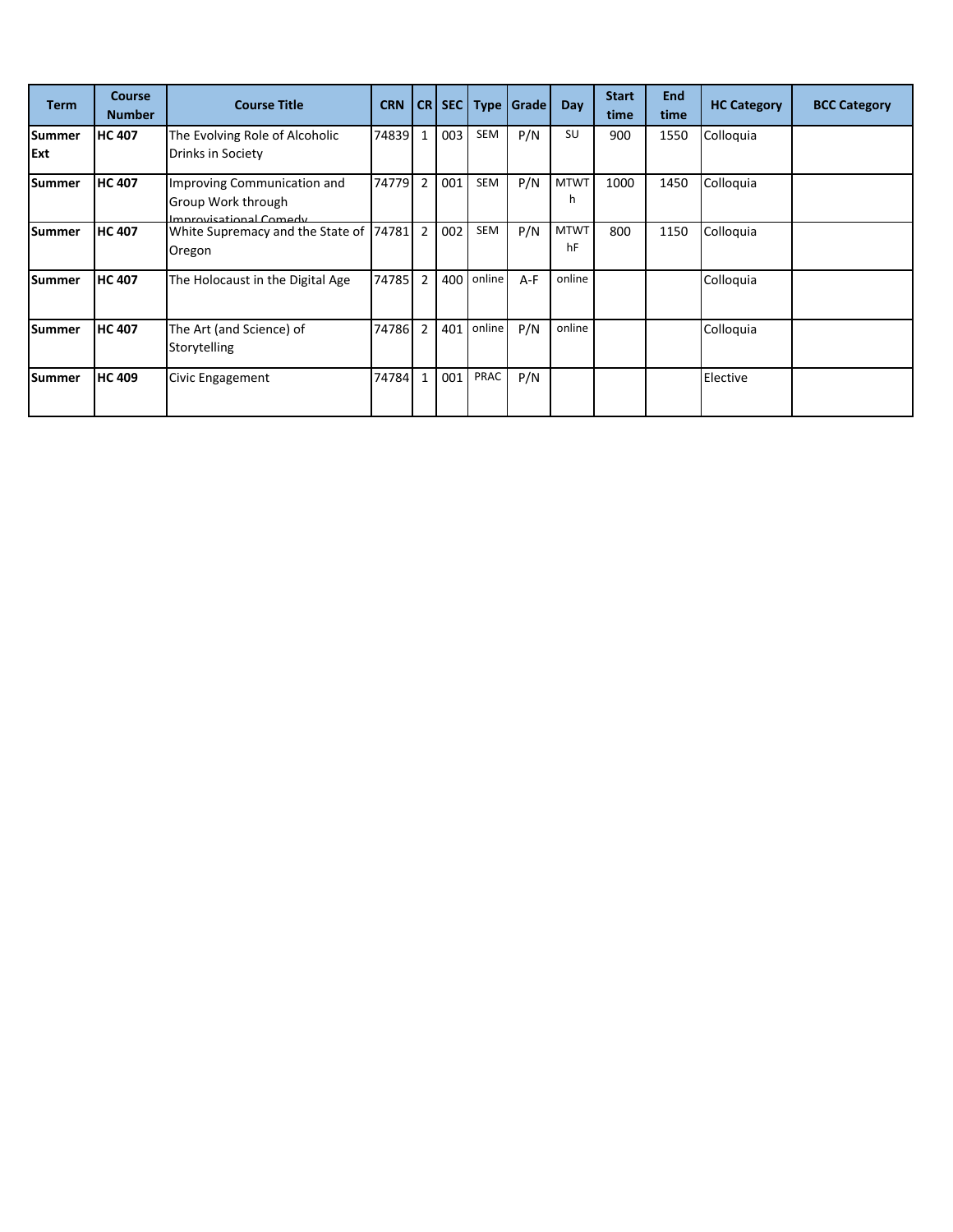| <b>Term</b>     | Course<br><b>Number</b> | <b>Course Title</b>                                  | <b>CRN</b> |      |            | CR SEC Type Grade | Day          | <b>Start</b><br>time | End<br>time | <b>HC Category</b> | <b>BCC Category</b> |
|-----------------|-------------------------|------------------------------------------------------|------------|------|------------|-------------------|--------------|----------------------|-------------|--------------------|---------------------|
| <b>Fall Ext</b> |                         | <b>ENSC 407H Oregon's High Desert</b>                | 20256 2    | 1001 | <b>SEM</b> | $A-F$             | See<br>Desc. |                      |             | Colloguia          |                     |
| <b>Fall Ext</b> | <b>IHC 407</b>          | A Field to Fork View of Farming<br>Systems in Oregon | 20016 2    | 037  | <b>SEM</b> | $A-F$             | See<br>Desc. |                      |             | Colloguia          |                     |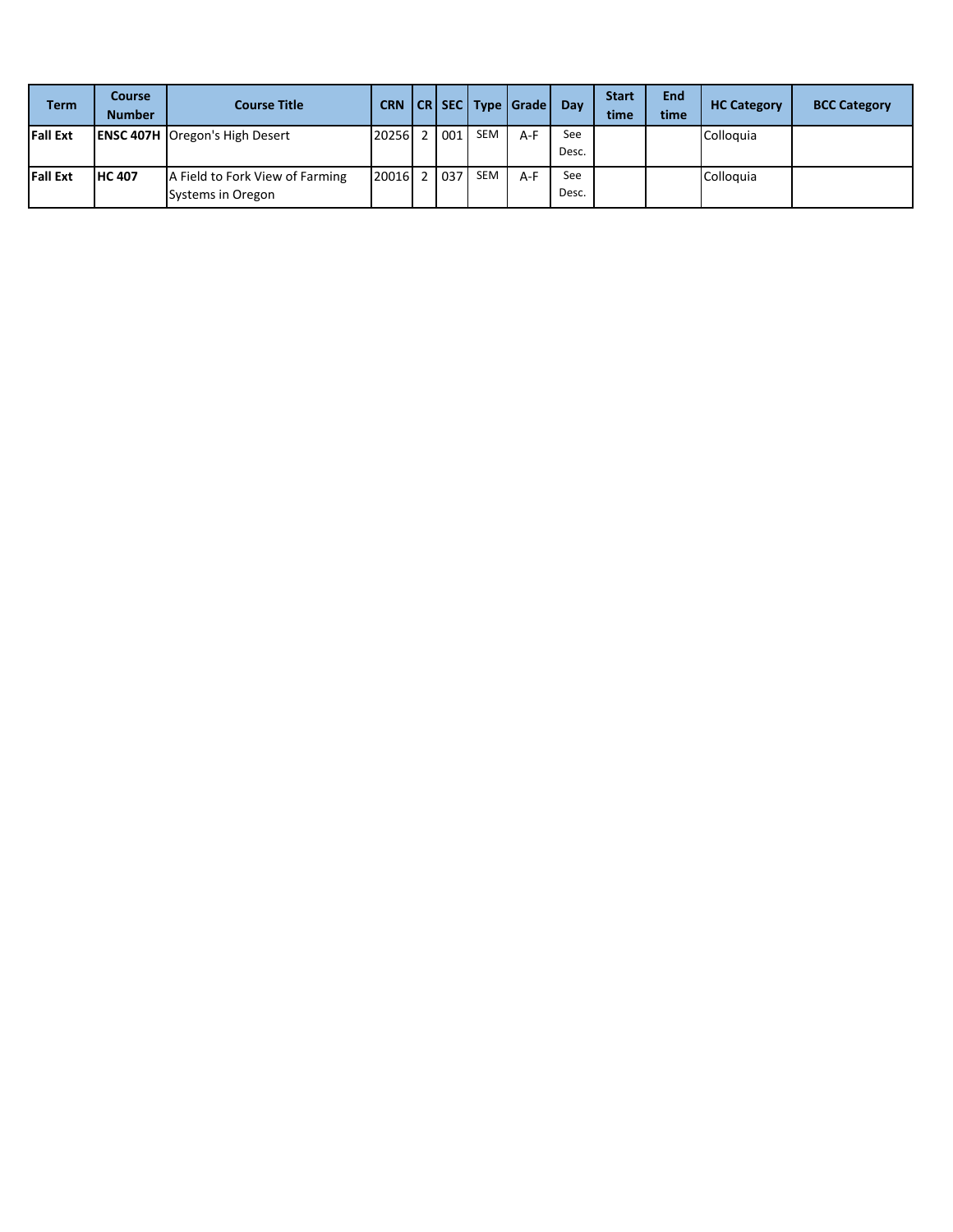| <b>Term</b> | <b>Course</b><br><b>Number</b> | <b>Course Title</b>                                             | <b>CRN</b> | CR I                    | <b>SEC</b> | <b>Type</b> | Grade | Day         | <b>Start</b><br>time | <b>End</b><br>time | <b>HC Category</b> | <b>BCC Category</b>                                              |
|-------------|--------------------------------|-----------------------------------------------------------------|------------|-------------------------|------------|-------------|-------|-------------|----------------------|--------------------|--------------------|------------------------------------------------------------------|
| Fall        | <b>ANS 121H</b>                | Introduction to Animal Sciences                                 | 17378      | $\overline{4}$          | 001        | LEC         | A-F   | TTh         | 0800                 | 0920               | <b>BaccCore</b>    | <b>Biological Sciences</b>                                       |
| Fall        | <b>ANS 121H</b>                | Introduction to Animal Sciences                                 | 17379      |                         | 010        | LAB         | A-F   | T           | 1200                 | 1350               | <b>BaccCore</b>    | <b>Biological Sciences</b>                                       |
| Fall        |                                | <b>ANTH 314H</b> Peoples of the World: Middle East              | 20231      | 3                       | 001        | LEC         | A-F   | <b>MWF</b>  | 900                  | 950                | <b>BaccCore</b>    | <b>Cultural Diversity</b>                                        |
| Fall        | <b>BI 211H</b>                 | Principles of Biology                                           | 14721      | $\overline{4}$          | 001        | LEC         | $A-F$ | MWF&<br>GRP | 1300                 | 1350               | <b>BaccCore</b>    | <b>Biological Sciences</b>                                       |
| Fall        | <b>BI 211H</b>                 | Principles of Biology                                           | 12558      |                         | 010        | LAB         | A-F   | W           | 1400                 | 1650               | <b>BaccCore</b>    | <b>Biological Sciences</b>                                       |
| Fall        | <b>BI 211H</b>                 | Principles of Biology                                           | 13292      |                         | 011        | LAB         | A-F   | Th          | 800                  | 1050               | <b>BaccCore</b>    | <b>Biological Sciences</b>                                       |
| Fall        | <b>BI 211H</b>                 | Principles of Biology                                           | 18712      |                         | 012        | LAB         | A-F   | F           | 1400                 | 1650               | <b>BaccCore</b>    | <b>Biological Sciences</b>                                       |
| Fall        | <b>CH 231H</b>                 | <b>Honors General Chemistry</b>                                 | 15867      | $\overline{4}$          | 001        | LEC         | A-F   | <b>MWF</b>  | 1200                 | 1250               | <b>BaccCore</b>    | <b>Physical Sciences</b>                                         |
| Fall        | <b>CH 231H</b>                 | <b>Honors General Chemistry</b>                                 | 15869      |                         | 010        | <b>REC</b>  | $A-F$ | T           | 1100                 | 1150               | <b>BaccCore</b>    | <b>Physical Sciences</b>                                         |
| Fall        | <b>CH 231H</b>                 | <b>Honors General Chemistry</b>                                 | 15870      |                         | 011        | <b>REC</b>  | A-F   | Th          | 1400                 | 1450               | <b>BaccCore</b>    | <b>Physical Sciences</b>                                         |
| Fall        | <b>CH 261H</b>                 | Laboratory for Honors General<br>Chemistry                      | 14292      | $1\,$                   | 010        | LAB         | A-F   | T           | 1200                 | 1450               | <b>BaccCore</b>    | <b>Physical Sciences</b>                                         |
| Fall        | <b>CH 261H</b>                 | Laboratory for Honors General<br>Chemistry                      | 14293      | $1\,$                   | 011        | LAB         | A-F   | Th          | 1500                 | 1750               | <b>BaccCore</b>    | <b>Physical Sciences</b>                                         |
| Fall        | <b>ED 216H</b>                 | Purpose, Structure, and Function<br>of Education in a Democracy | 19645      | 3                       | 001        | LEC         | A-F   | TTh         | 800                  | 920                | <b>BaccCore</b>    | Difference, Power, and<br>Discrimination                         |
| Fall        | <b>ENG 275H</b>                | The Bible as Literature                                         | 19639      | 4                       | 001        | <b>LEC</b>  | $A-F$ | <b>MWF</b>  | 1000                 | 1050               | <b>BaccCore</b>    | Literature and the Arts<br>OR Western Culture                    |
| Fall        | <b>ES 223H</b>                 | Survey of African American Studies 20245<br>Ш                   |            | $\overline{4}$          | 001        | <b>LEC</b>  | A-F   | TTh         | 1400                 | 1550               | <b>BaccCore</b>    | Difference, Power, and<br>Discrimination                         |
| Fall        | <b>ES 445H</b>                 | Native American Science and<br>Technology                       | 20234      | $\overline{4}$          | 001        | LEC         | A-F   | TTh         | 1200                 | 1350               | <b>BaccCore</b>    | Science, Technology,<br>Society                                  |
| Fall        | <b>GEOG</b><br>300H            | Sustainability for the Common<br>Good                           | 20017      | 3                       | 001        | LEC         | A-F   | W           | 1800                 | 2050               | <b>BaccCore</b>    | Contemporary Global<br>Issues OR Science,<br>Technology, Society |
| Fall        | <b>HC 199</b>                  | <b>Honors Writing</b>                                           | 11092      | $\overline{\mathbf{3}}$ | 001        | LEC         | A-F   | <b>MWF</b>  | 900                  | 950                | <b>BaccCore</b>    | Writing II                                                       |
| Fall        | <b>HC 199</b>                  | <b>Honors Writing</b>                                           | 11093      | 3                       | 002        | LEC         | A-F   | TTh         | 1200                 | 1320               | <b>BaccCore</b>    | Writing II                                                       |
| Fall        | <b>HC 199</b>                  | <b>Honors Writing</b>                                           | 13760      | $\overline{3}$          | 003        | LEC         | A-F   | TTh         | 1000                 | 1120               | <b>BaccCore</b>    | Writing II                                                       |
| Fall        | <b>HST 202H</b>                | History of the United States                                    | 19642      | $\overline{4}$          | 001        | LEC         | A-F   | MW          | 1400                 | 1550               | <b>BaccCore</b>    |                                                                  |
| Fall        | <b>MTH 251H</b>                | <b>Differential Calculus</b>                                    | 12122      | $\overline{4}$          | 001        | LEC         | A-F   | <b>MWF</b>  | 1200                 | 1320               | <b>BaccCore</b>    | Mathematics                                                      |
| Fall        | <b>MTH 251H</b>                | <b>Differential Calculus</b>                                    | 15368      | $\overline{4}$          | 002        | LEC         | A-F   | <b>MWF</b>  | 1000                 | 1120               | <b>BaccCore</b>    | Mathematics                                                      |
| Fall        | <b>MTH 251H</b>                | <b>Differential Calculus</b>                                    | 16619      | $\overline{a}$          | 003        | LEC         | A-F   | <b>MWF</b>  | 830                  | 950                | <b>BaccCore</b>    | Mathematics                                                      |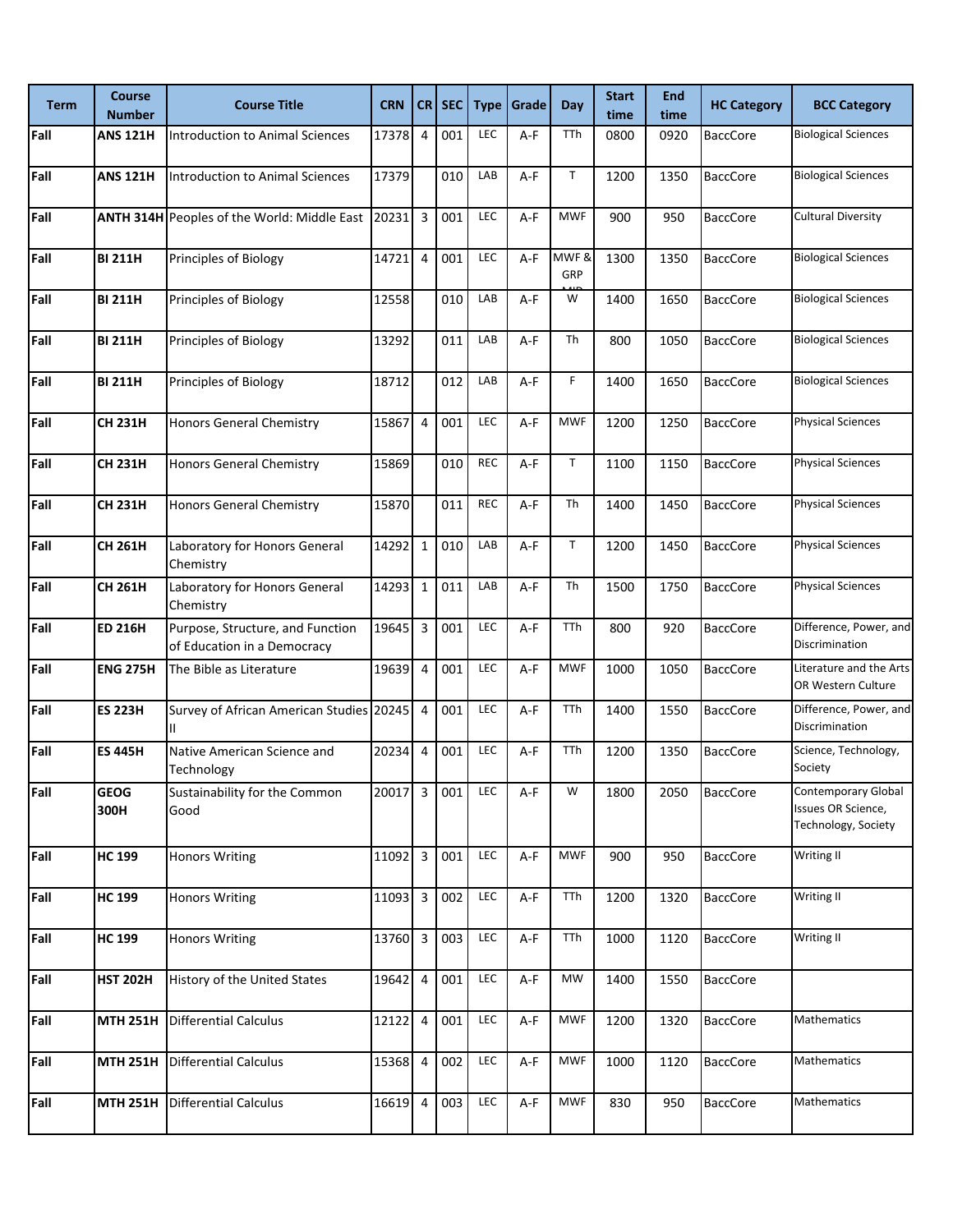| <b>Term</b> | <b>Course</b><br><b>Number</b> | <b>Course Title</b>                  | <b>CRN</b> | <b>CR</b>      | <b>SEC</b> | <b>Type</b> | Grade | Day        | <b>Start</b><br>time | <b>End</b><br>time | <b>HC Category</b> | <b>BCC Category</b>             |
|-------------|--------------------------------|--------------------------------------|------------|----------------|------------|-------------|-------|------------|----------------------|--------------------|--------------------|---------------------------------|
| Fall        | <b>MUS 102H</b>                | History of Rock & Roll               | 13877      | 3              | 001        | <b>LEC</b>  | $A-F$ | <b>MWF</b> | 1200                 | 1250               | <b>BaccCore</b>    | Literature and the Arts         |
| Fall        | <b>PAC 293H</b>                | Interdisciplinary Yoga: Earthing     | 17074      | $\mathbf 1$    | 001        | ACT         | $A-F$ | F          | 1500                 | 1850               | <b>BaccCore</b>    | Fitness                         |
| Fall        | <b>PAC 325H</b>                | <b>Wilderness First Aid</b>          | 18087      | $\mathbf{1}$   | 001        | <b>ACT</b>  | $A-F$ | <b>Th</b>  | 1100                 | 1250               | <b>BaccCore</b>    | Fitness                         |
| Fall        | <b>PH 212H</b>                 | <b>General Physics with Calculus</b> | 19998      | $\overline{4}$ | 001        | <b>LEC</b>  | A-F   | <b>MWF</b> | 1300                 | 1350               | <b>BaccCore</b>    | <b>Physical Sciences</b>        |
| Fall        | <b>PH 212H</b>                 | <b>General Physics with Calculus</b> | 19999      |                | 010        | LAB         | $A-F$ | T.         | 1600                 | 1750               | <b>BaccCore</b>    | <b>Physical Sciences</b>        |
| Fall        | <b>PH 212H</b>                 | <b>General Physics with Calculus</b> | 20000      |                | 020        | LAB         | $A-F$ | R          | 800                  | 950                | <b>BaccCore</b>    | <b>Physical Sciences</b>        |
| Fall        | <b>PHL 205H</b>                | <b>Ethics</b>                        | 19641      | $\overline{4}$ | 001        | LEC         | $A-F$ | <b>TTh</b> | 1200                 | 1350               | <b>BaccCore</b>    | <b>Western Culture</b>          |
| Fall        | <b>PHL/REL</b><br>444H         | <b>Biomedical Ethics</b>             | 14296      | $\overline{4}$ | 001        | <b>LEC</b>  | $A-F$ | <b>MW</b>  | 1200                 | 1350               | <b>BaccCore</b>    | Science, Technology,<br>Society |
| Fall        | <b>REL/PHL</b><br>444H         | <b>Biomedical Ethics</b>             | 16303      | $\overline{4}$ | 001        | LEC         | A-F   | <b>MW</b>  | 1200                 | 1350               | <b>BaccCore</b>    | Science, Technology,<br>Society |
| Fall        | <b>WGSS</b><br>440H            | Women and Natural Resources          | 20261      | 3              | 001        | LEC         | $A-F$ | <b>TTh</b> | 1000                 | 1120               | <b>BaccCore</b>    | Science, Technology,<br>Society |
| Fall        | <b>WR 121H</b>                 | <b>English Composition</b>           | 16405      | 3              | 001        | LEC         | $A-F$ | <b>TTh</b> | 830                  | 950                | <b>BaccCore</b>    | Writing I                       |
| Fall        | <b>WR 121H</b>                 | <b>English Composition</b>           | 17075      | 3              | 002        | LEC         | $A-F$ | <b>MWF</b> | 900                  | 950                | <b>BaccCore</b>    | Writing I                       |
| Fall        | <b>WR 121H</b>                 | <b>English Composition</b>           | 18091      | 3              | 003        | LEC         | $A-F$ | <b>MWF</b> | 1500                 | 1550               | <b>BaccCore</b>    | Writing I                       |
| Fall        | <b>WR 327H</b>                 | <b>Technical Writing</b>             | 19640      | $\overline{3}$ | 001        | LEC         | $A-F$ | <b>MWF</b> | 1600                 | 1650               | <b>BaccCore</b>    | Writing II                      |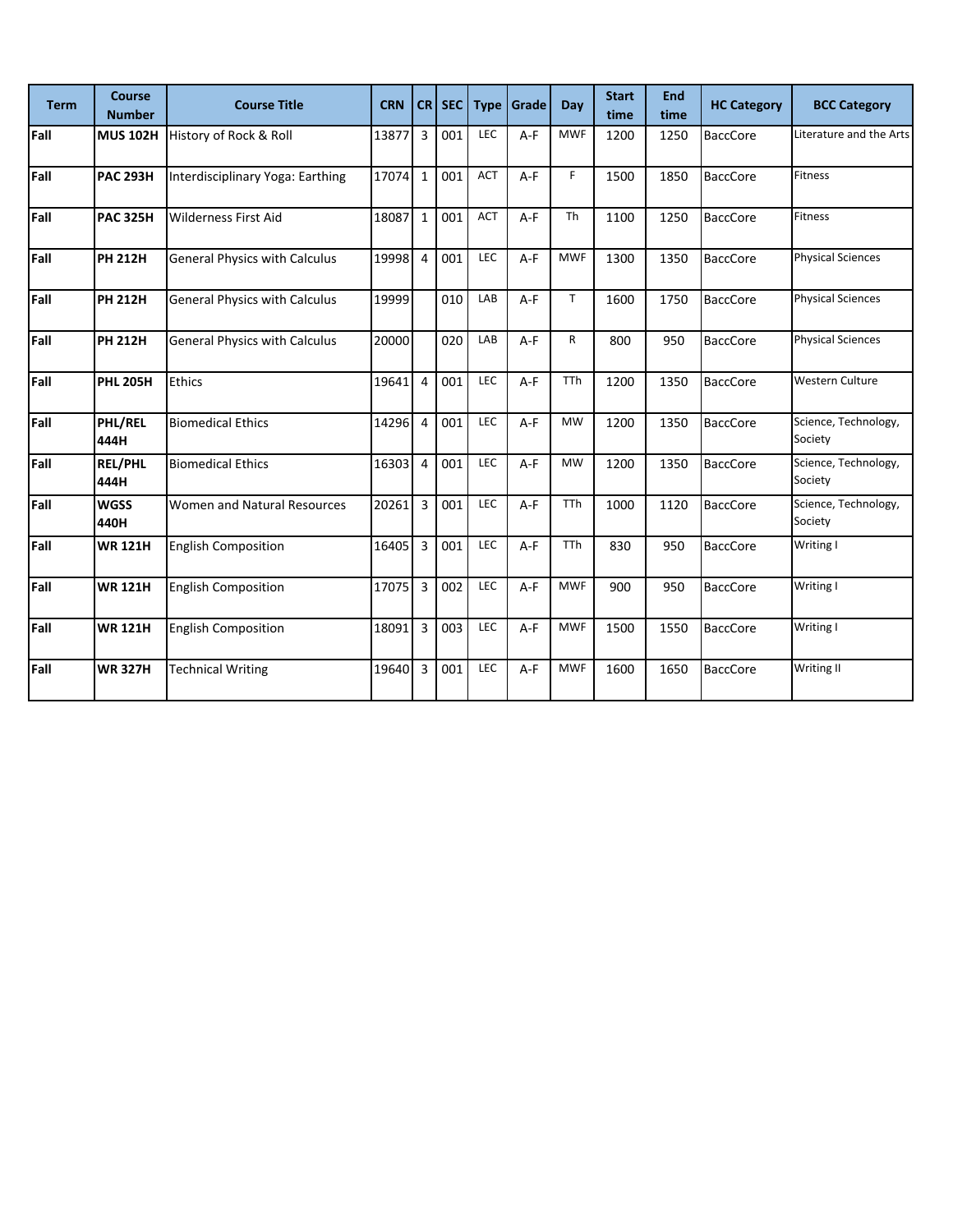| <b>Term</b> | <b>Course</b><br><b>Number</b> | <b>Course Title</b>                                                     | <b>CRN</b> |                | $CR$ SEC | <b>Type</b> | Grade | <b>Day</b>   | <b>Start</b><br>time | <b>End</b><br>time | <b>HC Category</b> | <b>BCC Category</b> |
|-------------|--------------------------------|-------------------------------------------------------------------------|------------|----------------|----------|-------------|-------|--------------|----------------------|--------------------|--------------------|---------------------|
| Fall        | <b>ENSC 407H</b><br>/ HC 407   | Introduction to Traditional<br><b>Ecological Knowledge</b>              | 18797      | $\overline{2}$ | 400      | online      | A-F   | online       |                      |                    | Colloquia          |                     |
| Fall        | <b>FILM 399H</b>               | Film Censorship: 1896-2019                                              | 19627      | $\overline{2}$ | 001      | SEM         | A-F   | T            | 1600                 | 1850               | Colloquia          |                     |
| Fall        | <b>HC 299</b>                  | <b>Farside Entomology</b>                                               | 14380      | $\overline{2}$ | 001      | SEM         | A-F   | W            | 1800                 | 1950               | Colloquia          |                     |
| Fall        | <b>HC 299</b>                  | <b>Building Hope: International</b><br>Service Learning - Culture       | 17613      | $\mathbf 1$    | 002      | SEM         | A-F   | Th           | 1400                 | 1550               | Colloquia          |                     |
| Fall        | <b>HC 407</b>                  | <b>Writing About Music</b>                                              | 17166      | $\overline{2}$ | 001      | SEM         | P/N   | <b>MW</b>    | 1200                 | 1250               | Colloquia          |                     |
| Fall        | <b>HC 407</b>                  | Toy-Based Technology for Children 16315<br>with Disabilities            |            | $\overline{2}$ | 002      | SEM         | A-F   | T            | 1400                 | 1550               | Colloquia          |                     |
| Fall        | <b>HC 407</b>                  | Leadership and Positive<br>Psychology                                   | 14628      | $\overline{2}$ | 003      | SEM         | P/N   | M            | 1000                 | 1150               | Colloquia          |                     |
| Fall        | <b>HC 407</b>                  | Circular Economy: Design<br>Framework for a Responsible                 | 19628      | $\mathbf{1}$   | 004      | SEM         | P/N   | W            | 1100                 | 1150               | Colloquia          |                     |
| Fall        | <b>HC 407</b>                  | Race and Science                                                        | 17168      | $\overline{2}$ | 005      | SEM         | P/N   | Th           | 1000                 | 1150               | Colloquia          |                     |
| Fall        | <b>HC 407</b>                  | Art of Science / Science of Art                                         | 14629      | $\mathbf 1$    | 006      | SEM         | P/N   | Th           | 1000                 | 1050               | Colloquia          |                     |
| Fall        | <b>HC 407</b>                  | American Identity in the World                                          | 16298      | $\overline{2}$ | 007      | SEM         | P/N   | <b>MW</b>    | 900                  | 950                | Colloquia          |                     |
| Fall        | <b>HC 407</b>                  | Crises, Catastrophes, and<br>Cataclysms                                 | 14630      | $\mathbf 1$    | 008      | SEM         | P/N   | T            | 1300                 | 1350               | Colloquia          |                     |
| Fall        | <b>HC 407</b>                  | The Truth Is Out There: The Rise of 19629<br><b>Conspiracy Theories</b> |            | $\overline{2}$ | 009      | SEM         | P/N   | Th           | 1200                 | 1350               | Colloquia          |                     |
| Fall        | <b>HC 407</b>                  | Climate Change & Its Challenges:<br>Responding with Resilience in       | 17169      | $\overline{2}$ | 010      | SEM         | P/N   | Th           | 800                  | 950                | Colloquia          |                     |
| Fall        | <b>HC 407</b>                  | Exploring the Oceans, Then and<br>Now                                   | 18368      | $\mathbf 1$    | 012      | SEM         | P/N   | T            | 1200                 | 1250               | Colloquia          |                     |
| Fall        | <b>HC 407</b>                  | Drug Abuse and Misuse: a Global<br>Perspective                          | 16300 2    |                | 013      | SEM         | P/N   | M            | 1600                 | 1750               | Colloquia          |                     |
| Fall        | <b>HC 407</b>                  | <b>Contemporary Questions</b>                                           | 19630      | $\overline{2}$ | 014      | SEM         | P/N   | W            | 1400                 | 1550               | Colloquia          |                     |
| Fall        | <b>HC 407</b>                  | <b>Exploring Business and History</b><br>through Board Games            | 19631 2    |                | 015      | SEM         | P/N   | Th           | 1600                 | 1750               | Colloquia          |                     |
| Fall        | <b>HC 407</b>                  | Humanizing the Cosmos                                                   | 16301 1    |                | 016      | SEM         | P/N   | M            | 1500                 | 1550               | Colloquia          |                     |
| Fall        | <b>HC 407</b>                  | Dawn of the Anthropocene                                                | 15850 1    |                | 017      | SEM         | P/N   | Th           | 1300                 | 1350               | Colloquia          |                     |
| Fall        | <b>HC 407</b>                  | Fur, Feathers and Fire: Wildlife<br>Persistence in Fire-Prone Forests   | 19632 1    |                | 018      | SEM         | P/N   | Th           | 1700                 | 1750               | Colloquia          |                     |
| Fall        | <b>HC 407</b>                  | Science of Science Fiction                                              | 16574 1    |                | 019      | SEM         | P/N   | $\mathsf{T}$ | 1000                 | 1050               | Colloquia          |                     |
| Fall        | <b>HC 407</b>                  | Have Rocket Will Travel                                                 | $17170$ 2  |                | 020      | SEM         | P/N   | T            | 1000                 | 1150               | Colloquia          |                     |
| Fall        | <b>HC 407</b>                  | Vampires, Race, and Gender                                              | 18082 2    |                | 021      | SEM         | A-F   | <b>MW</b>    | 1600                 | 1650               | Colloquia          |                     |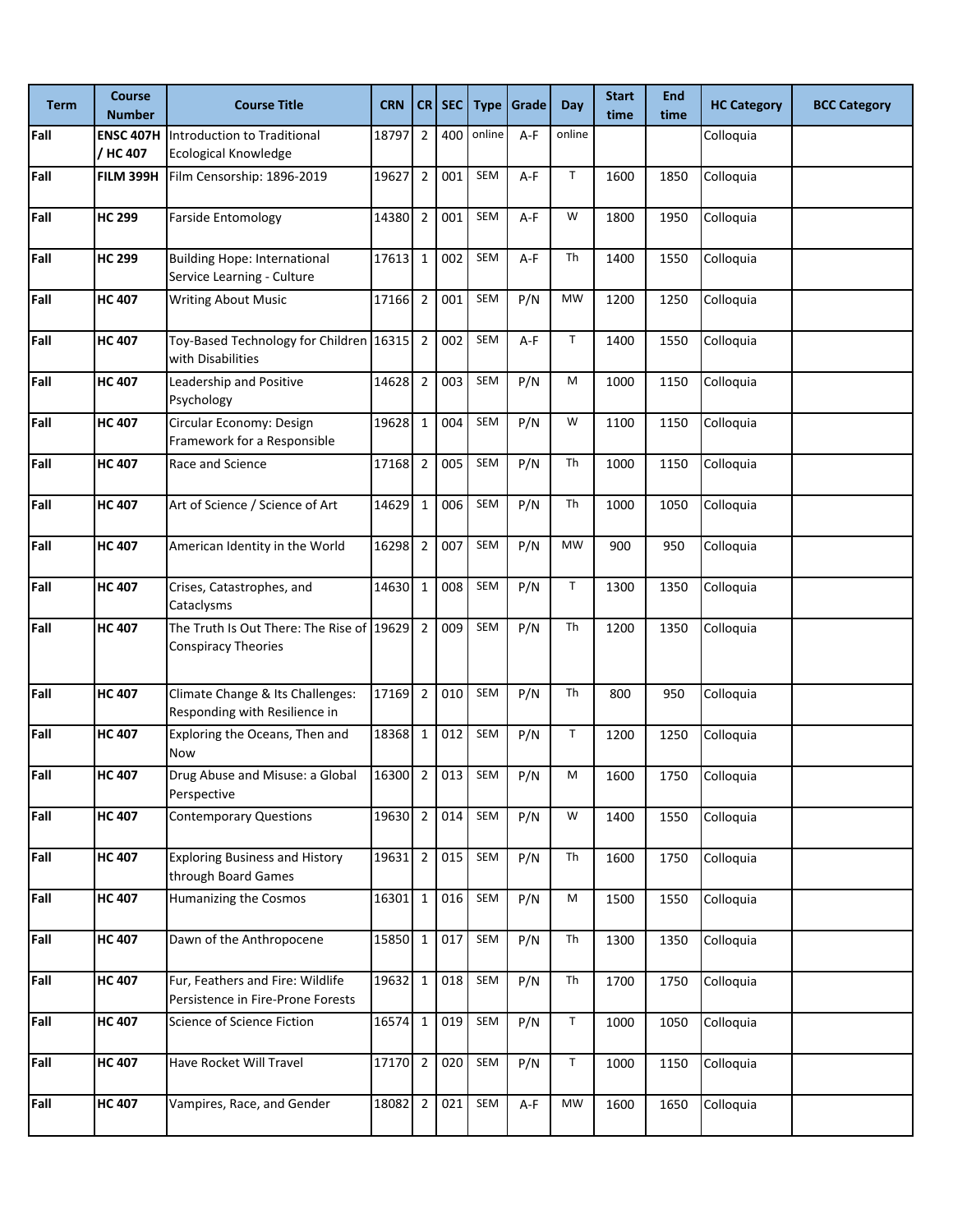| <b>Term</b> | <b>Course</b><br><b>Number</b> | <b>Course Title</b>                                                    | <b>CRN</b> | <b>CRI</b>     | <b>SEC</b> | <b>Type</b> | Grade | Day          | <b>Start</b><br>time | <b>End</b><br>time | <b>HC Category</b> | <b>BCC Category</b> |
|-------------|--------------------------------|------------------------------------------------------------------------|------------|----------------|------------|-------------|-------|--------------|----------------------|--------------------|--------------------|---------------------|
| Fall        | <b>HC 407</b>                  | Exploring History Through the<br><b>Graphic Novel</b>                  | 17502      | $\overline{2}$ | 022        | SEM         | P/N   | $\mathsf{T}$ | 1700                 | 1850               | Colloquia          |                     |
| Fall        | <b>HC 407</b>                  | Imaging the American West                                              | 19633      | $\overline{2}$ | 023        | <b>SEM</b>  | P/N   | W            | 1000                 | 1150               | Colloquia          |                     |
| Fall        | <b>HC 407</b>                  | "One Smalle Ladleful:" Poetry of<br>Hunger                             | 19634      | $\mathbf 1$    | 024        | <b>SEM</b>  | P/N   | $\mathsf T$  | 1200                 | 1350               | Colloquia          |                     |
| Fall        | <b>HC 407</b>                  | Science, Ethics and Star Trek                                          | 19635      | $\mathbf 1$    | 025        | <b>SEM</b>  | $A-F$ | Th           | 1400                 | 1450               | Colloquia          |                     |
| Fall        | <b>HC 407</b>                  | Sex and Gender in the Archives                                         | 19636      | $\overline{2}$ | 026        | <b>SEM</b>  | P/N   | M            | 1400                 | 1550               | Colloquia          |                     |
| Fall        | <b>HC 407</b>                  | Understanding the Robotics<br>Revolution                               | 19637      | $\overline{2}$ | 028        | SEM         | P/N   | <b>TTh</b>   | 1100                 | 1150               | Colloquia          |                     |
| Fall        | <b>HC 407</b>                  | Shakespeare via Ashland                                                | 16588      | $\mathbf{1}$   | 030        | SEM         | P/N   | W            | 1600                 | 1650               | Colloquia          |                     |
| Fall        | <b>HC 407</b>                  | Robots and Romance                                                     | 15187      | $\mathbf 2$    | 031        | SEM         | P/N   | W            | 1600                 | 1850               | Colloquia          |                     |
| Fall        | <b>HC 407</b>                  | Gender, Sexual Politics & Music:<br>Case Studies in Musical Identity & | 18239      | $\mathbf 1$    | 032        | <b>SEM</b>  | P/N   | F            | 1200                 | 1350               | Colloquia          |                     |
| Fall        | <b>HC 407</b>                  | Adaptation for the Stage                                               | 18240      | $\overline{2}$ | 033        | SEM         | $A-F$ | <b>MW</b>    | 1300                 | 1350               | Colloquia          |                     |
| Fall        | <b>HC 407</b>                  | Disruptive Innovation: Can we<br>disrupt from within?                  | 17503      | $\mathbf 1$    | 034        | SEM         | P/N   | M            | 1400                 | 1550               | Colloquia          |                     |
| Fall        | <b>HC 407</b>                  | Da Vinci 101                                                           | 20018      | $\overline{2}$ | 035        | <b>SEM</b>  | P/N   | F            | 1000                 | 1150               | Colloquia          |                     |
| Fall        | <b>HC 407</b>                  | Marie Curie: A Woman of Science<br>in 1900 Paris                       | 20019      | $\overline{2}$ | 036        | SEM         | $A-F$ | W            | 800                  | 950                | Colloquia          |                     |
| Fall        | <b>HC 407</b>                  | Imaging the Universe                                                   | 20471      | $\mathbf 1$    | 038        | SEM         | P/N   | Th           | 1500                 | 1550               | Colloquia          |                     |
| Fall        | HC 407/<br><b>ENSC 407H</b>    | Introduction to Traditional<br><b>Ecological Knowledge</b>             | 18796      | $\overline{2}$ | 401        | online      | $A-F$ | online       |                      |                    | Colloquia          |                     |
| Fall        | <b>PH 407H</b>                 | The Mystery of Consciousness                                           | 18088      | $\mathbf{1}$   | 001        | <b>SEM</b>  | $A-F$ | F            | 1400                 | 1450               | Colloquia          |                     |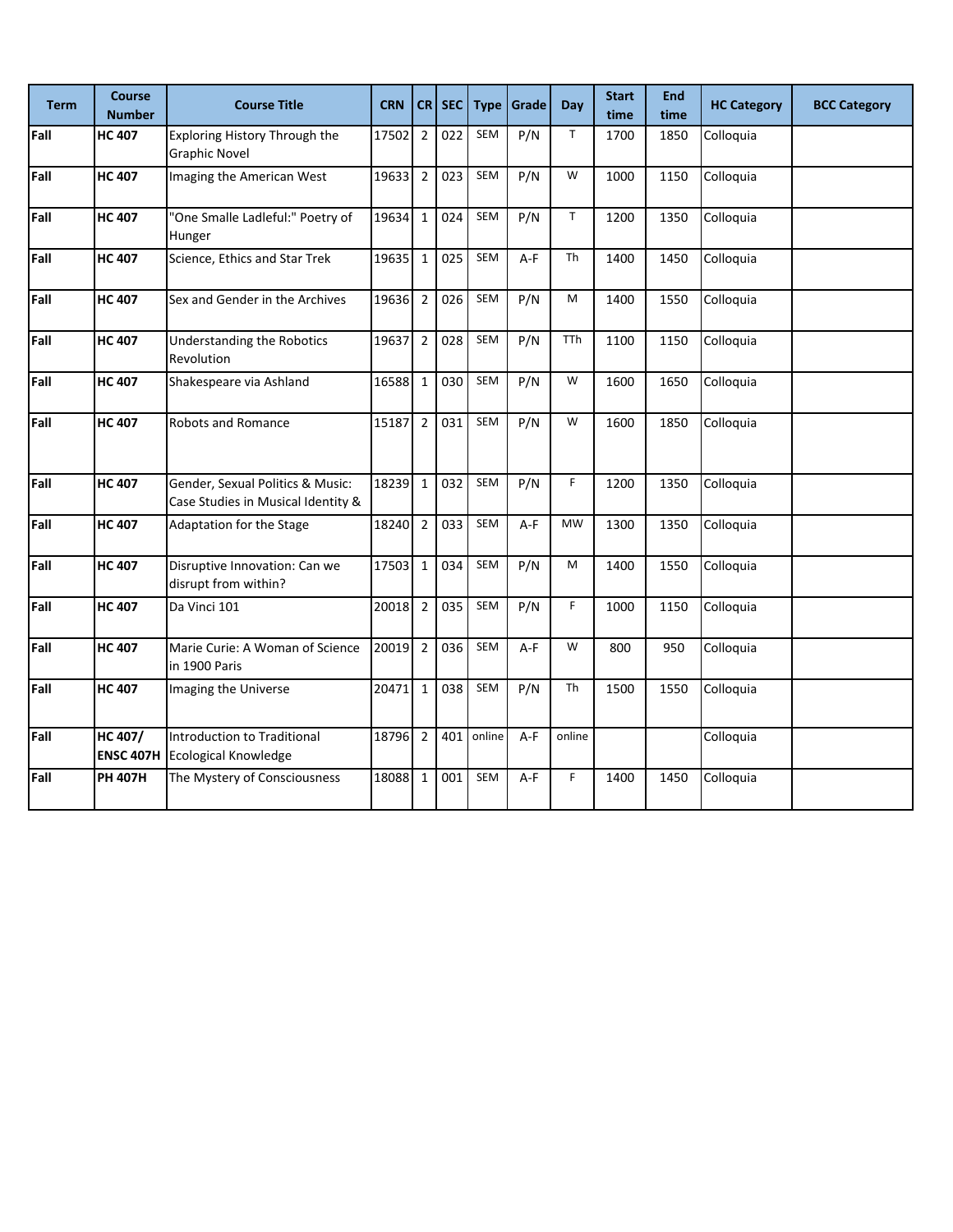| <b>Term</b> | <b>Course</b><br><b>Number</b> | <b>Course Title</b>                                     | <b>CRN</b> |                         | CR SEC | <b>Type</b> | <b>Grade</b> | Day        | <b>Start</b><br>time | <b>End</b><br>time | <b>HC Category</b> | <b>BCC Category</b> |
|-------------|--------------------------------|---------------------------------------------------------|------------|-------------------------|--------|-------------|--------------|------------|----------------------|--------------------|--------------------|---------------------|
| Fall        | <b>BA 160H</b>                 | B-Engaged                                               | 16581      | $\sqrt{2}$              | 010    | LEC         | A-F          | TTh        | 1100                 | 1150               | Elective           |                     |
| Fall        | <b>BA 160H</b>                 | <b>B-Engaged</b>                                        | 16583      | $\overline{2}$          | 012    | LEC         | A-F          | TTh        | 1300                 | 1350               | Elective           |                     |
| Fall        | <b>BA 160H</b>                 | <b>B-Engaged</b>                                        | 17201      | $\overline{2}$          | 014    | <b>LEC</b>  | A-F          | TTh        | 1400                 | 1450               | Elective           |                     |
| Fall        | <b>BA 160H</b>                 | <b>B-Engaged</b>                                        | 16580      |                         | 019    | <b>REC</b>  | A-F          | F          | 0900                 | 0950               | Elective           |                     |
| Fall        | <b>BA 211H</b>                 | <b>Financial Accounting</b>                             | 17059      | $\overline{4}$          | 001    | LEC         | A-F          | <b>MW</b>  | 1200                 | 1350               | Elective           |                     |
| Fall        | <b>BA 281H</b>                 | Professional Development                                | 18770      | $\overline{\mathbf{3}}$ | 001    | LEC         | A-F          | TTh        | 800                  | 920                | Elective           |                     |
| Fall        | <b>BA 347H</b>                 | <b>International Business</b>                           | 18070      | $\overline{4}$          | 001    | LEC         | A-F          | TTh        | 1200                 | 1350               | Elective           |                     |
| Fall        | <b>BA 375H</b>                 | <b>Applied Quantitative Methods</b>                     | 18072      | $\overline{4}$          | 001    | <b>LEC</b>  | A-F          | TTh        | 1000                 | 1150               | Elective           |                     |
| Fall        | <b>BI 445H</b>                 | Evolution                                               | 18871      | 3                       | 001    | LEC         | $A-F$        | TTh        | 1400                 | 1520               | Elective           |                     |
| Fall        |                                | <b>CBEE 101H CHE, BIOE and ENVE Orientation</b>         | 13721      |                         | 001    | LEC         | A-F          | M          | 1800                 | 1850               | Elective           |                     |
| Fall        |                                | <b>CBEE 101H CHE, BIOE and ENVE Orientation</b>         | 13722      | $\overline{2}$          | 010    | <b>REC</b>  | A-F          | F          | 1500                 | 1650               | Elective           |                     |
| Fall        | <b>CBEE 101H</b>               | CHE, BIOE and ENVE Orientation                          | 13723      |                         | 012    | LAB         | A-F          | W          | 1500                 | 1650               | Elective           |                     |
| Fall        | <b>CBEE 211H</b>               | Material Balances and<br>Stoichiometry                  | 15217      |                         | 001    | <b>LEC</b>  | A-F          | MF         | 1200                 | 1250               | Elective           |                     |
| Fall        |                                | <b>CBEE 211H</b> Material Balances and<br>Stoichiometry | 15218      |                         | 010    | <b>REC</b>  | A-F          | W          | 1200                 | 1250               | Elective           |                     |
| Fall        |                                | <b>CBEE 211H</b> Material Balances and<br>Stoichiometry | 15219      | $\mathbf{1}$            | 011    | <b>STD</b>  | A-F          | W          | 1400                 | 1450               | Elective           |                     |
| Fall        | <b>CH 361H</b>                 | <b>Experimental Chemistry I</b>                         | 12117      | 3                       | 001    | LEC         | A-F          | M          | 1500                 | 1550               | Elective           |                     |
| Fall        | CH 361H                        | <b>Experimental Chemistry I</b>                         | 12118      |                         | 011    | LAB         | A-F          | TTh        | 800                  | 1120               | Elective           |                     |
| Fall        | CH 361H                        | <b>Experimental Chemistry I</b>                         | 12120      |                         | 012    | LAB         | A-F          | TTh        | 1300                 | 1620               | Elective           |                     |
| Fall        | CH 361H                        | <b>Experimental Chemistry I</b>                         | 20003      |                         | 013    | LAB         | A-F          | WF         | 1200                 | 1520               | Elective           |                     |
| Fall        | CH 461H                        | <b>Experimental Chemistry II</b>                        | 12365      | $\overline{3}$          | 001    | LEC         | A-F          | TTh        | 1200                 | 1320               | Elective           |                     |
| Fall        | CH 461H                        | <b>Experimental Chemistry II</b>                        | 12391      |                         | 010    | LAB         | A-F          | TTh        | T 1300-<br>1550      | R 1200-<br>1550    | Elective           |                     |
| Fall        | <b>CH 464H</b>                 | <b>Experimental Chemistry II</b>                        | 12121      | 3                       | 001    | LEC         | $A-F$        | M          | 1300                 | 1350               | Elective           |                     |
| Fall        | <b>CH 464H</b>                 | <b>Experimental Chemistry II</b>                        | 12366      |                         | 011    | LAB         | A-F          | <b>MW</b>  | M 1400-<br>1650      | W 1300-<br>1650    | Elective           |                     |
| Fall        | <b>CHE 331H</b>                | Transport Phenomena I                                   | 15232      |                         | 001    | LEC         | A-F          | <b>MWF</b> | 1000                 | 1050               | Elective           |                     |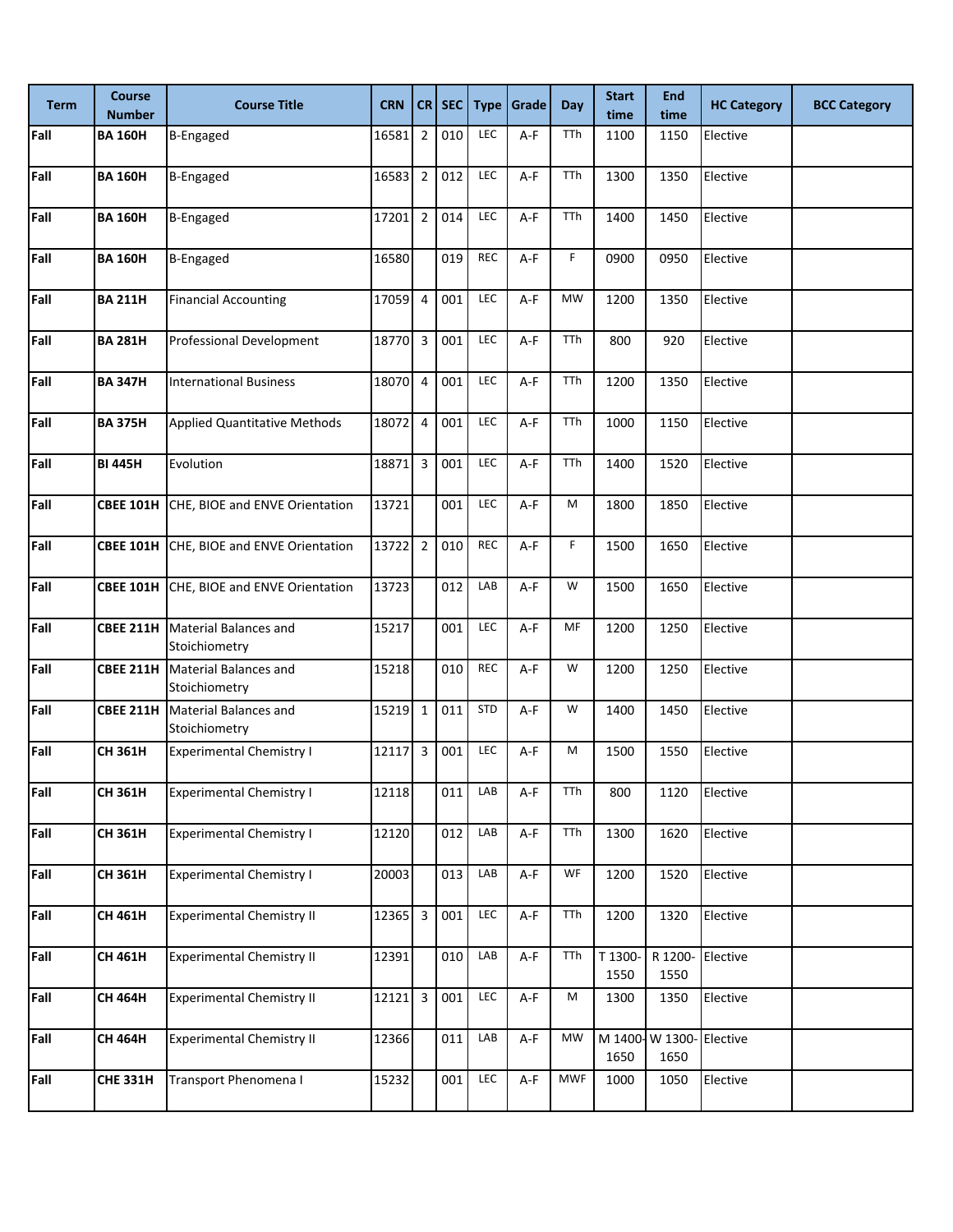| <b>Term</b> | <b>Course</b><br><b>Number</b> | <b>Course Title</b>                      | <b>CRN</b> |                         | CR SEC | <b>Type</b> | Grade | <b>Day</b>  | <b>Start</b><br>time | <b>End</b><br>time | <b>HC Category</b> | <b>BCC Category</b> |
|-------------|--------------------------------|------------------------------------------|------------|-------------------------|--------|-------------|-------|-------------|----------------------|--------------------|--------------------|---------------------|
| Fall        | <b>CHE 331H</b>                | Transport Phenomena I                    | 15233      | $1\,$                   | 010    | <b>REC</b>  | A-F   | MF          | 1300                 | 1350               | Elective           |                     |
| Fall        | <b>CS 160H</b>                 | <b>Computer Science Orientation</b>      | 18731      | 3                       | 001    | LEC         | A-F   | <b>MW</b>   | 1100                 | 1150               | Elective           |                     |
| Fall        | <b>CS 160H</b>                 | <b>Computer Science Orientation</b>      | 18756      |                         | 010    | LAB         | A-F   | F           | 1000                 | 1150               | Elective           |                     |
| Fall        | <b>CS 321H</b>                 | Introduction to Theory of<br>Computation | 18658      | $\overline{\mathbf{3}}$ | 001    | LEC         | A-F   | <b>MWF</b>  | 1400                 | 1450               | Elective           |                     |
| Fall        |                                | <b>ENGR 201H Electrical Fundamentals</b> | 18480      | 3                       | 001    | LEC         | A-F   | <b>TTh</b>  | 1600                 | 1650               | Elective           |                     |
| Fall        |                                | <b>ENGR 201H Electrical Fundamentals</b> | 18481      |                         | 010    | LAB         | A-F   | Th          | 1200                 | 1350               | Elective           |                     |
| Fall        | <b>ENGR 211H Statics</b>       |                                          | 17532      | 3                       | 002    | LEC         | A-F   | <b>MW</b>   | 1600                 | 1650               | Elective           |                     |
| Fall        | <b>ENGR 211H Statics</b>       |                                          | 17533      |                         | 020    | <b>REC</b>  | A-F   | F           | 1000                 | 1150               | Elective           |                     |
| Fall        | <b>HC 002</b>                  | <b>HC Peer Mentor Program</b>            | 20293      | $\mathbf 0$             | 001    | Ind<br>Stu  | N/A   | M           | 1700                 | 1750               | Elective           |                     |
| Fall        | <b>HC 002</b>                  | <b>HC Peer Mentor Program</b>            | 20294      | $\mathbf 0$             | 002    | Ind<br>Stu  | N/A   | $\mathsf T$ | 1300                 | 1350               | Elective           |                     |
| Fall        | <b>HC 409</b>                  | Civic Engagement                         | 14726      | $\mathbf{1}$            | 005    | PRAC        | P/N   |             |                      |                    | Elective           |                     |
| Fall        | <b>HC 409</b>                  | Professional & Career<br>Development     | 20040      | $\mathbf 1$             | 006    | <b>HYB</b>  | P/N   | T           | 1400                 | 1520               | Elective           |                     |
| Fall        | <b>HC 409</b>                  | Conversants                              | 11259      | $\mathbf 1$             | 007    | PRAC        | P/N   |             |                      |                    | Elective           |                     |
| Fall        | <b>HC 409</b>                  | <b>HC Peer Mentor Program</b>            | 16302      | $\mathbf 1$             | 009    | PRAC        | P/N   | M           | 1700                 | 1750               | Elective           |                     |
| Fall        | <b>HC 409</b>                  | <b>HC Peer Mentor Program</b>            | 16427      | $\mathbf 1$             | 010    | PRAC        | P/N   | $\mathsf T$ | 1300                 | 1350               | Elective           |                     |
| Fall        | <b>MATS</b><br>321H            | <b>Introduction to Materials Science</b> | 20229      | $\overline{4}$          | 001    | LEC         | A-F   | TTh         | 1200                 | 1350               | Elective           |                     |
| Fall        | <b>ME 382H</b>                 | Introduction to Design                   | 14294      |                         | 001    | LEC         | A-F   | <b>MWF</b>  | 1200                 | 1250               | Elective           |                     |
| Fall        | <b>ME 382H</b>                 | Introduction to Design                   | 14295      | $\mathbf{1}$            | 010    | LAB         | A-F   | F.          | 1000                 | 1150               | Elective           |                     |
| Fall        | ME/NSE<br>332H                 | <b>Heat Transfer</b>                     | 20230      | $\overline{4}$          | 001    | LEC         | A-F   | TTh         | 1000                 | 1150               | Elective           |                     |
| Fall        | <b>MIME</b><br>101H            | Introduction to MIME                     | 16585      | $\overline{\mathbf{3}}$ | 001    | LEC         | A-F   | <b>MW</b>   | 1400                 | 1450               | Elective           |                     |
| Fall        | <b>MIME</b><br>101H            | Introduction to MIME                     | 16586      |                         | 010    | REC         | $A-F$ | F.          | 1200                 | 1350               | Elective           |                     |
| Fall        | <b>MIME</b><br>101H            | Introduction to MIME                     | 16587      |                         | 011    | <b>REC</b>  | A-F   | F           | 1400                 | 1550               | Elective           |                     |
| Fall        | <b>MTH 252H</b>                | <b>Integral Calculus</b>                 | 15158      | $\overline{4}$          | 002    | LEC         | A-F   | <b>MWF</b>  | 1000                 | 1120               | Elective           |                     |
| Fall        | <b>MTH 254H</b>                | Vector Calculus I                        | 12123      | $\overline{4}$          | 001    | LEC         | $A-F$ | <b>MWF</b>  | MF<br>1400-          | W 1400-<br>1550    | Elective           |                     |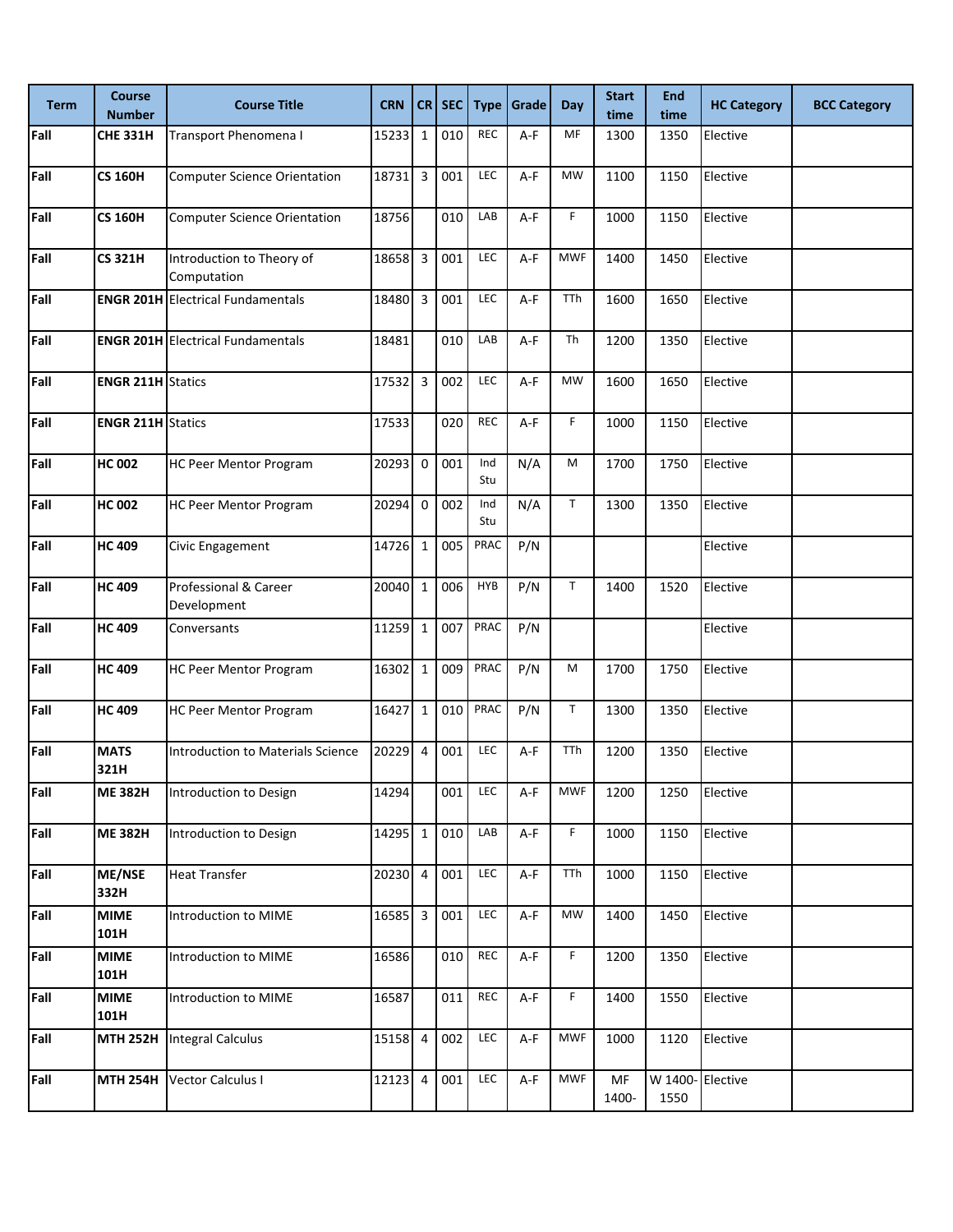| <b>Term</b> | <b>Course</b><br><b>Number</b> | <b>Course Title</b>                                                         | <b>CRN</b> |              |     |            | CR SEC Type Grade | Day        | <b>Start</b><br>time | <b>End</b><br>time | <b>HC Category</b> | <b>BCC Category</b> |
|-------------|--------------------------------|-----------------------------------------------------------------------------|------------|--------------|-----|------------|-------------------|------------|----------------------|--------------------|--------------------|---------------------|
| Fall        | <b>MTH 254H</b>                | Vector Calculus I                                                           | 13770      | 4            | 002 | <b>LEC</b> | $A-F$             | <b>MWF</b> | 1600                 | 1720               | Elective           |                     |
| Fall        | NSE/ME<br>332H                 | <b>Heat Transfer</b>                                                        | 20232      | 4            | 001 | <b>LEC</b> | A-F               | <b>TTh</b> | 1000                 | 1150               | Elective           |                     |
| Fall        | <b>PH 221H</b>                 | <b>Recitation for Physics 211</b>                                           | 13017      | $\mathbf{1}$ | 001 | <b>REC</b> | P/N               |            | 1100                 | 1150               | Elective           |                     |
| Fall        | <b>PH 222H</b>                 | <b>Recitation for Physics 212</b>                                           | 12124      | $\mathbf{1}$ | 001 | <b>REC</b> | P/N               | <b>Th</b>  | 1400                 | 1450               | Elective           |                     |
| Fall        | <b>PH 222H</b>                 | Recitation for Physics 212                                                  | 20235      | $\mathbf{1}$ | 002 | REC        | P/N               | <b>Th</b>  | 1100                 | 1150               | Elective           |                     |
| Fall        | <b>PSY 399H</b>                | The Neuroscience Toolbox: Diverse 19643<br>Methods to Study Brain Structure |            | 4            | 001 | <b>LEC</b> | $A-F$             | <b>TTh</b> | 1000                 | 1150               | Elective           |                     |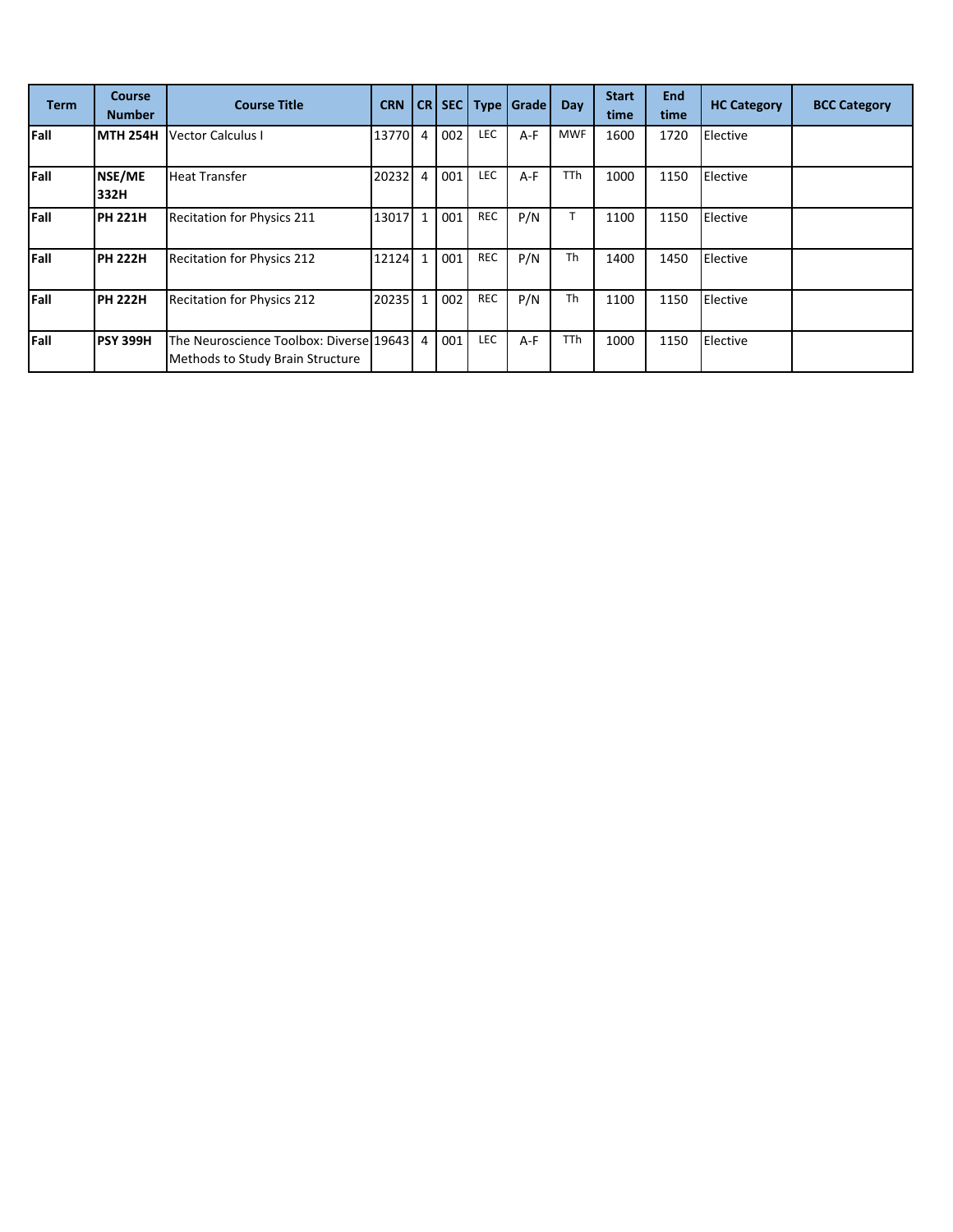| <b>Term</b>                    | Course<br><b>Number</b> | <b>Course Title</b>                                       | <b>CRN</b> |                |     | CR SEC Type | Grade | <b>Day</b> | <b>Start</b><br>time | <b>End</b><br>time | <b>HC Category</b>           | <b>BCC Category</b> |
|--------------------------------|-------------------------|-----------------------------------------------------------|------------|----------------|-----|-------------|-------|------------|----------------------|--------------------|------------------------------|---------------------|
| <b>Fall</b>                    | <b>HC 408</b>           | Thesis: First-Year Resources and<br>Thesis Jumpstart      | 20247      | $\overline{2}$ | 004 | LEC         | P/N   |            | 1600                 | 1750               | Elective/Thesis              |                     |
| Fall                           | <b>HC 408</b>           | Thesis Stage 2: Explore & Build                           | 13573      | $\mathbf{1}$   | 001 | <b>HYB</b>  | P/N   | W          | 1700                 | 1750               | Thesis/Research<br>/Projects |                     |
| Fall                           | <b>HC 408</b>           | Thesis Stage 3: Commit                                    | 14631      | $\mathbf{1}$   | 002 | WS          | P/N   | <b>Th</b>  | 1600                 | 1750               | Thesis/Research<br>/Projects |                     |
| Fall                           | <b>HC 408</b>           | Thesis Stage 4: Compose &<br>Complete                     | 15633      | $\mathbf{1}$   | 003 | WS          | P/N   | F.         | 1400                 | 1550               | Thesis/Research<br>/Projects |                     |
| Fall - do<br>Inot<br>يبدلوعناه | <b>HC 408</b>           | Accelerated Thesis: Stages 1 & 2<br>for Transfer students | 18863      | $\mathbf{1}$   | 005 | <b>HYB</b>  | P/N   | F.         | 800                  | 850                | Thesis/Researc<br>h/Projects |                     |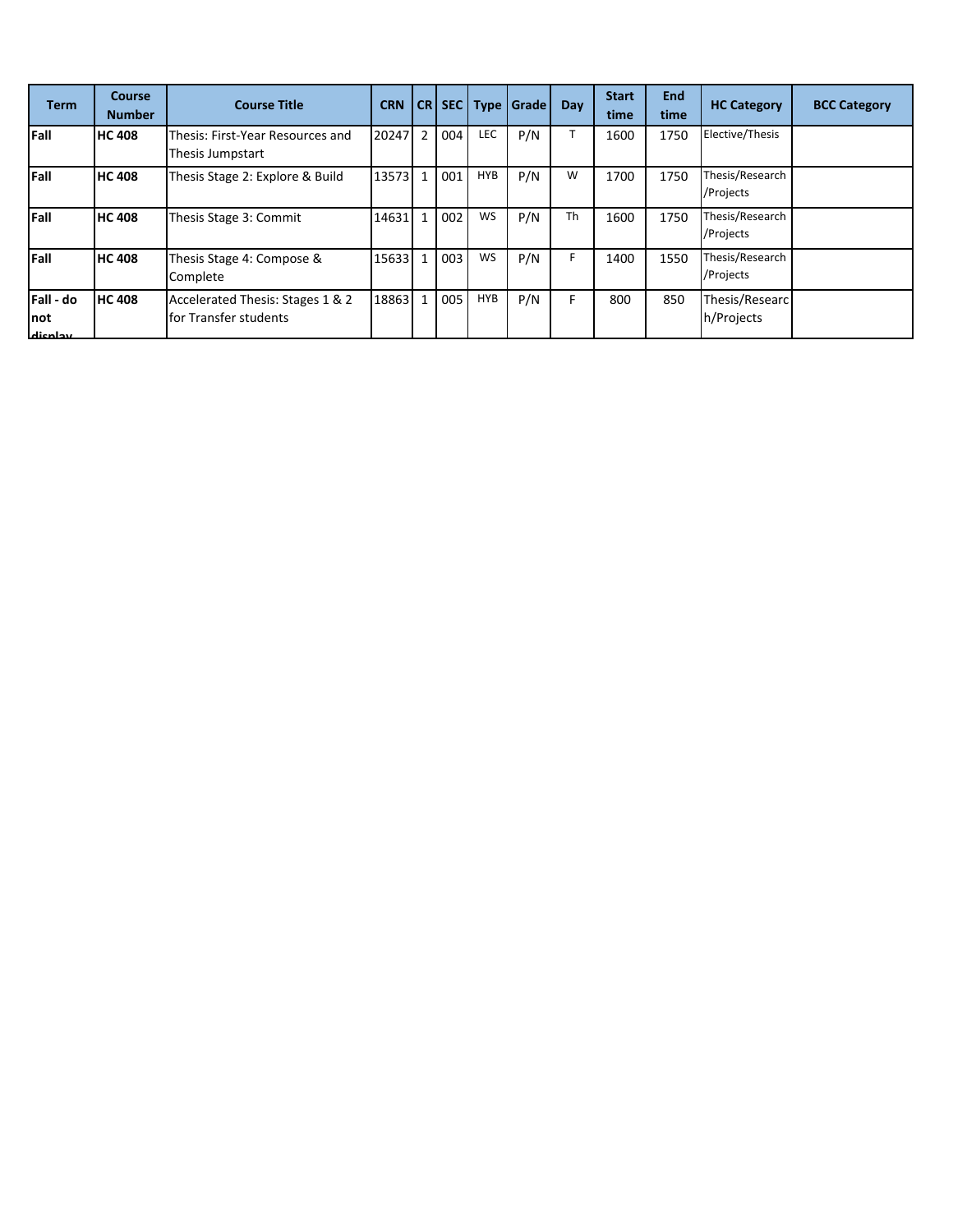| <b>Term</b>   | <b>Course</b><br>Number | <b>Course Title</b>                                      | <b>CRN</b> | CR             | <b>SEC</b> | <b>Type</b> | Grade | Day         | <b>Start</b><br>time | <b>End</b><br>time | <b>HC Category</b> | <b>BCC Category</b>                                              |
|---------------|-------------------------|----------------------------------------------------------|------------|----------------|------------|-------------|-------|-------------|----------------------|--------------------|--------------------|------------------------------------------------------------------|
| Winter        | <b>BA 465H</b>          | <b>Systems Thinking and Practice</b>                     | 32978      | 4              | 001        | LEC         | $A-F$ | <b>MW</b>   | 1200                 | 1350               | <b>BaccCore</b>    | Contemporary Global<br><b>Issues</b>                             |
| Winter        | <b>BI 212H</b>          | <b>Principles of Biology</b>                             | 32198      | 4              | 001        | LEC         | A-F   | MWF&<br>GRP | 1300                 | 1350               | <b>BaccCore</b>    | <b>Biological Sciences</b>                                       |
| <b>Winter</b> | <b>BI 212H</b>          | Principles of Biology                                    | 32199      |                | 010        | LAB         | A-F   | W           | 1400                 | 1650               | <b>BaccCore</b>    | <b>Biological Sciences</b>                                       |
| Winter        | <b>BI 212H</b>          | Principles of Biology                                    | 32981      |                | 020        | LAB         | $A-F$ | Th          | 800                  | 1050               | <b>BaccCore</b>    | <b>Biological Sciences</b>                                       |
| <b>Winter</b> | <b>BI 212H</b>          | Principles of Biology                                    | 38154      |                | 030        | LAB         | A-F   | F           | 1400                 | 1650               | <b>BaccCore</b>    | <b>Biological Sciences</b>                                       |
| Winter        | <b>CH 232H</b>          | <b>General Chemistry</b>                                 | 34029      | 4              | 001        | LEC         | A-F   | <b>MWF</b>  | 1200                 | 1250               | <b>BaccCore</b>    | <b>Physical Sciences</b>                                         |
| Winter        | <b>CH 232H</b>          | <b>General Chemistry</b>                                 | 34145      |                | 010        | <b>REC</b>  | A-F   | $\mathsf T$ | 1400                 | 1450               | <b>BaccCore</b>    | <b>Physical Sciences</b>                                         |
| Winter        | <b>CH 232H</b>          | <b>General Chemistry</b>                                 | 34146      |                | 011        | <b>REC</b>  | A-F   | Th          | 1100                 | 1150               | <b>BaccCore</b>    | <b>Physical Sciences</b>                                         |
| <b>Winter</b> | <b>CH 262H</b>          | Laboratory for Chemistry 232H                            | 34030      | $\mathbf{1}$   | 010        | LAB         | A-F   | T           | 1500                 | 1550               | <b>BaccCore</b>    | <b>Physical Sciences</b>                                         |
| <b>Winter</b> | <b>CH 262H</b>          | Laboratory for Chemistry 232H                            | 34031      | $\mathbf{1}$   | 011        | LAB         | A-F   | Th          | 1200                 | 1250               | <b>BaccCore</b>    | <b>Physical Sciences</b>                                         |
| Winter        | <b>ENG 202H</b>         | Shakespeare                                              | 39572      | 4              | 001        | LEC         | A-F   | <b>MWF</b>  | 1400                 | 1450               | <b>BaccCore</b>    | Literature and the Arts<br>OR Western Culture                    |
| Winter        | <b>ES 241H</b>          | <b>Introduction to Native American</b><br><b>Studies</b> | 39574      | 4              | 001        | LEC         | A-F   | MW          | 1400                 | 1550               | <b>BaccCore</b>    | <b>Cultural Diversity</b>                                        |
| Winter        | <b>GEOG</b><br>300H     | Sustainability for the Common<br>Good                    | 40351      | 3              | 001        | LEC         | A-F   | W           | 1800                 | 2050               | <b>BaccCore</b>    | Contemporary Global<br>Issues OR Science,<br>Technology, Society |
| Winter        | <b>HC 199</b>           | <b>Honors Writing</b>                                    | 32518      | 3              | 001        | LEC         | $A-F$ | <b>MWF</b>  | 1000                 | 1050               | <b>BaccCore</b>    | Writing II                                                       |
| Winter        | <b>HC 199</b>           | <b>Honors Writing</b>                                    | 31019      | 3              | 002        | LEC         | A-F   | <b>MWF</b>  | 1100                 | 1150               | <b>BaccCore</b>    | Writing II                                                       |
| Winter        | <b>HC 199</b>           | <b>Honors Writing</b>                                    | 33582      | 3              | 003        | LEC         | A-F   | TTh         | 1000                 | 1120               | <b>BaccCore</b>    | Writing II                                                       |
| Winter        | HST/REL<br>425H         | Holocaust in Its History                                 | 38158      | $\overline{4}$ | 001        | LEC         | $A-F$ | <b>TTh</b>  | 1200                 | 1350               | <b>BaccCore</b>    | Contemporary Global<br>Issues                                    |
| Winter        | <b>HSTS 417H</b>        | <b>History of Medicine</b>                               | 39581      | $\overline{4}$ | 001        | LEC         | A-F   | TTh         | 1000                 | 1150               | <b>BaccCore</b>    | Science, Technology,<br>Society                                  |
| Winter        | <b>MUS 101H</b>         | Music Appreciation: A Survey                             | 37805      | $\mathsf 3$    | 001        | LEC         | A-F   | <b>MWF</b>  | 900                  | 950                | <b>BaccCore</b>    | Literature and the Arts                                          |
| Winter        | <b>PAC 293H</b>         | Interdisciplinary Yoga: Mindfulness 37806                |            | $\mathbf{1}$   | 001        | ACT         | A-F   | Τ           | 1400                 | 1550               | <b>BaccCore</b>    | Fitness                                                          |
| Winter        | <b>PAC 325H</b>         | Wilderness First Aid                                     | 39591      | $\mathbf{1}$   | 001        | <b>ACT</b>  | A-F   | Th          | 1100                 | 1250               | <b>BaccCore</b>    | Fitness                                                          |
| Winter        | <b>PH 213H</b>          | <b>General Physics with Calculus</b>                     | 39994      | $\overline{4}$ | 001        | LEC         | A-F   | <b>MWF</b>  | 1300                 | 1350               | <b>BaccCore</b>    | <b>Physical Sciences</b>                                         |
| Winter        | <b>PH 213H</b>          | <b>General Physics with Calculus</b>                     | 40071      |                | 010        | LAB         | A-F   | W           | 1400                 | 1550               | <b>BaccCore</b>    | <b>Physical Sciences</b>                                         |
| Winter        | <b>PH 213H</b>          | <b>General Physics with Calculus</b>                     | 39995      |                | 020        | LAB         | A-F   | W           | 1600                 | 1750               | <b>BaccCore</b>    | <b>Physical Sciences</b>                                         |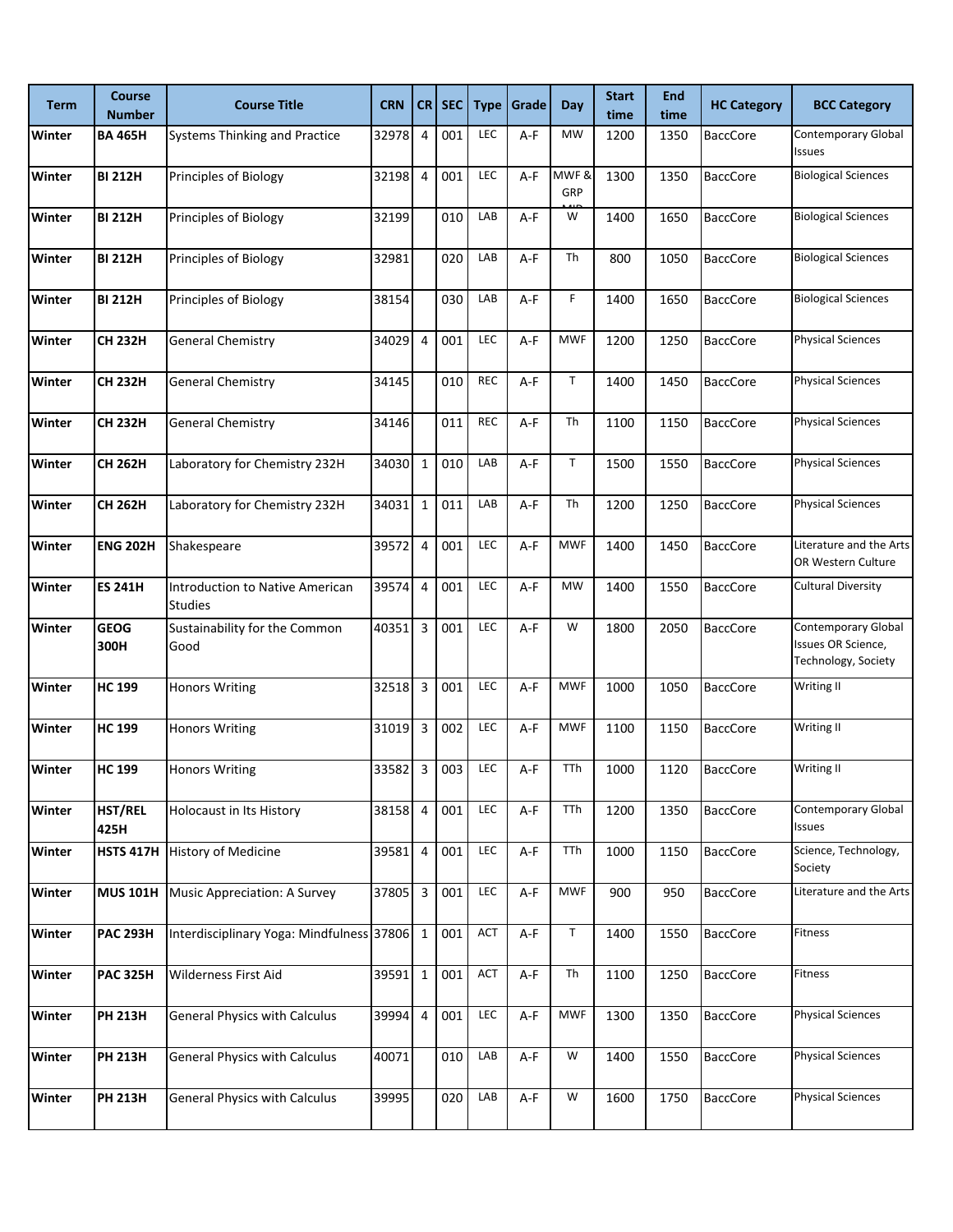| <b>Term</b>   | <b>Course</b><br><b>Number</b> | <b>Course Title</b>                                         | <b>CRN</b> | <b>CR</b>      | <b>SEC</b> | <b>Type</b> | l Grade | Day        | <b>Start</b><br>time | <b>End</b><br>time | <b>HC Category</b> | <b>BCC Category</b>                      |
|---------------|--------------------------------|-------------------------------------------------------------|------------|----------------|------------|-------------|---------|------------|----------------------|--------------------|--------------------|------------------------------------------|
| Winter        | <b>PH 222H</b>                 | <b>Recitation for Physics 212</b>                           | 32777      | $1\,$          | 001        | <b>REC</b>  | P/N     | T          | 1100                 | 1150               | <b>BaccCore</b>    | <b>Physical Sciences</b>                 |
| Winter        | <b>PH 223H</b>                 | <b>Recitation for Physics 213</b>                           | 32776      | $\mathbf 1$    | 001        | <b>REC</b>  | P/N     | Th         | 1100                 | 1150               | <b>BaccCore</b>    | <b>Physical Sciences</b>                 |
| Winter        | <b>PH 223H</b>                 | Recitation for Physics 213                                  | 40276      | $\mathbf{1}$   | 001        | <b>REC</b>  | P/N     | <b>Th</b>  | 1400                 | 1450               | <b>BaccCore</b>    | <b>Physical Sciences</b>                 |
| Winter        | <b>PH 313H</b>                 | <b>Energy Alternatives</b>                                  | 37807      | 3              | 001        | LEC         | $A-F$   | <b>TTh</b> | 830                  | 950                | <b>BaccCore</b>    | Science, Technology,<br>Society          |
| Winter        | <b>PHL/REL</b><br>160H         | Quests for Meaning: World<br>Religions                      | 35884      | $\overline{4}$ | 001        | LEC         | A-F     | <b>TTh</b> | 1000                 | 1150               | <b>BaccCore</b>    | Cultural Diversity                       |
| Winter        | <b>PS 110H</b>                 | Governing After the Zombie<br>Apocalypse                    | 39854      | 3              | 001        | LEC         | A-F     | W          | 1600                 | 1850               | <b>BaccCore</b>    | Difference, Power, and<br>Discrimination |
| Winter        | <b>PS 366H</b>                 | From Atlantis to Utopia: The<br>Politics of the Ideal State | 39872      | $\overline{4}$ | 001        | LEC         | $A-F$   | <b>TTh</b> | 1400                 | 1550               | <b>BaccCore</b>    | Social Processes and<br>Institutions     |
| <b>Winter</b> | <b>PS 375H</b>                 | Civil Rights Movement and Policies 39592                    |            | $\overline{4}$ | 001        | <b>LEC</b>  | $A-F$   | <b>MW</b>  | 1200                 | 1350               | <b>BaccCore</b>    | Difference, Power, and<br>Discrimination |
| Winter        | <b>REL/HST</b><br>425H         | <b>Holocaust in Its History</b>                             | 38160      | $\overline{4}$ | 001        | <b>LEC</b>  | $A-F$   | <b>TTh</b> | 1200                 | 1350               | <b>BaccCore</b>    | <b>Contemporary Global</b><br>Issues     |
| Winter        | <b>REL/PHL</b><br>160H         | <b>Quests for Meaning: World</b><br>Religions               | 35885      | $\overline{4}$ | 001        | LEC         | $A-F$   | <b>TTh</b> | 1000                 | 1150               | <b>BaccCore</b>    | <b>Cultural Diversity</b>                |
| Winter        | <b>TA 360H</b>                 | <b>Multicultural American Theatre</b>                       | 39594      | 3              | 001        | LEC         | $A-F$   | <b>TTh</b> | 1400                 | 1520               | <b>BaccCore</b>    | Difference, Power, and<br>Discrimination |
| Winter        | <b>WGSS</b><br>340H            | <b>Gender and Science</b>                                   | 39983      | 3              | 001        | LEC         | $A-F$   | T.         | 1600                 | 1850               | <b>BaccCore</b>    | Science, Technology,<br>Society          |
| Winter        | <b>WR 121H</b>                 | <b>English Composition</b>                                  | 39595      | 3              | 001        | LEC         | A-F     | <b>TTh</b> | 1200                 | 1320               | <b>BaccCore</b>    | Writing I                                |
| Winter        | <b>WR 327H</b>                 | <b>Technical Writing</b>                                    | 40070      | $\overline{3}$ | 001        | <b>LEC</b>  | $A-F$   | <b>MWF</b> | 1000                 | 1050               | <b>BaccCore</b>    | <b>Writing II</b>                        |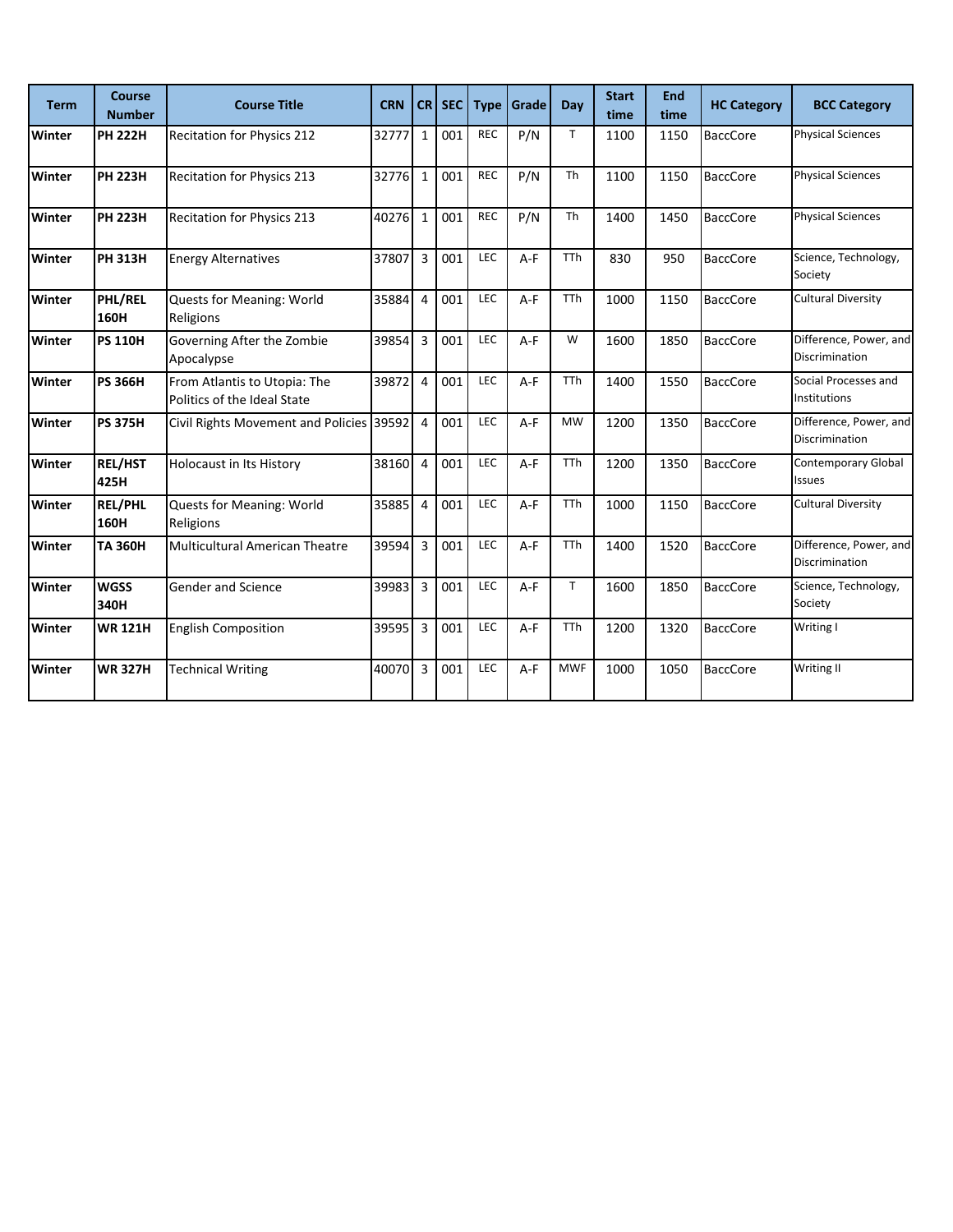| <b>Term</b> | <b>Course</b><br><b>Number</b> | <b>Course Title</b>                                                               | <b>CRN</b> | CR             | <b>SEC</b> | <b>Type</b> | Grade | Day         | <b>Start</b><br>time | <b>End</b><br>time | <b>HC Category</b> | <b>BCC Category</b> |
|-------------|--------------------------------|-----------------------------------------------------------------------------------|------------|----------------|------------|-------------|-------|-------------|----------------------|--------------------|--------------------|---------------------|
| Winter      | <b>BB 407H</b>                 | Learn to Love Your Lying Eyes (and 39571<br>Brain)                                |            | $\overline{2}$ | 001        | SEM         | P/N   | F           | 1000                 | 1150               | Colloquia          |                     |
| Winter      | <b>BOT 407H</b>                | Mount St. Helens: 1980 Eruption,<br>Societal Reaction, and Ecological<br>Response | 37794      | $\mathbf 1$    | 001        | SEM         | P/N   | $\mathsf T$ | 1400                 | 1550               | Colloquia          |                     |
| Winter      | <b>HC 299</b>                  | <b>Building Hope: International</b><br>Service Learning - Impact                  | 34465      | $\mathbf{1}$   | 001        | <b>SEM</b>  | A-F   | Th          | 1400                 | 1550               | Colloquia          |                     |
| Winter      | <b>HC 299</b>                  | Leadership: Two Perspectives                                                      | 40204      | $\mathbf{1}$   | 002        | SEM         | P/N   | M           | 1400                 | 1550               | Colloquia          |                     |
| Winter      | <b>HC 299</b>                  | The Art of Healing                                                                | TBD        | $\overline{2}$ | 003        | SEM         | A-F   | TTh         | 1600                 | 1650               | Colloquia          |                     |
| Winter      | <b>HC 407</b>                  | How Your 'In' Group Influences<br>You                                             | 37799      | $\overline{2}$ | 001        | SEM         | A-F   | F           | 1000                 | 1150               | Colloquia          |                     |
| Winter      | <b>HC 407</b>                  | White Supremacy and the State of 37800<br>Oregon                                  |            | $\overline{2}$ | 002        | SEM         | P/N   | MW          | 900                  | 950                | Colloquia          |                     |
| Winter      | <b>HC 407</b>                  | God, Pain, and the Problem of Evil: 33412<br>An Introduction to C.S. Lewis        |            | $\overline{2}$ | 003        | <b>SEM</b>  | P/N   | M           | 1600                 | 1750               | Colloquia          |                     |
| Winter      | <b>HC 407</b>                  | Advancing Our Knowledge of Earth 36697<br>and Beyond: Satellite Missions          |            | $\overline{2}$ | 004        | SEM         | A-F   | Th          | 800                  | 950                | Colloquia          |                     |
| Winter      | <b>HC 407</b>                  | Energy IQ: The Changing Energy<br>Landscape                                       | 33583      | $\overline{2}$ | 005        | SEM         | A-F   | T           | 1600                 | 1750               | Colloquia          |                     |
| Winter      | <b>HC 407</b>                  | <b>Historical Fictions and Fictional</b><br>Histories                             | 36698      | $\overline{2}$ | 006        | SEM         | P/N   | Th          | 1000                 | 1150               | Colloquia          |                     |
| Winter      | <b>HC 407</b>                  | Folly's Mirror: The Power and<br>Reach of Contemporary Satire                     | 36187      | $\overline{2}$ | 007        | SEM         | P/N   | $\mathsf T$ | 1000                 | 1150               | Colloquia          |                     |
| Winter      | <b>HC 407</b>                  | Science, Ethics and Star Trek                                                     | 36699      | $\mathbf{1}$   | 008        | <b>SEM</b>  | A-F   | Th          | 1400                 | 1450               | Colloquia          |                     |
| Winter      | <b>HC 407</b>                  | The Hidden History of Women at<br>OSU                                             | 36700      | $\overline{2}$ | 009        | SEM         | P/N   | W           | 1000                 | 1150               | Colloquia          |                     |
| Winter      | <b>HC 407</b>                  | Data Driven Enchanted Objects                                                     | 36701      | $\overline{2}$ | 010        | SEM         | P/N   | T           | 1600                 | 1750               | Colloquia          |                     |
| Winter      | <b>HC 407</b>                  | Sacred Places: Links to Ancient<br>Astronomy                                      | 34466      | $\mathbf{1}$   | 011        | SEM         | P/N   | $\mathsf T$ | 1300                 | 1350               | Colloquia          |                     |
| Winter      | <b>HC 407</b>                  | Science of Science Fiction                                                        | 34467      | $\mathbf 1$    | 012        | SEM         | P/N   | Th          | 1300                 | 1350               | Colloquia          |                     |
| Winter      | <b>HC 407</b>                  | Reimagining the City                                                              | 37801      | $\overline{2}$ | 013        | SEM         | P/N   | W           | 1400                 | 1550               | Colloquia          |                     |
| Winter      | <b>HC 407</b>                  | Found Objects: Material Culture,<br>Meaning, and Memory                           | 37802      | $\overline{2}$ | 015        | SEM         | P/N   | Th          | 1000                 | 1150               | Colloquia          |                     |
| Winter      | <b>HC 407</b>                  | Mental Disability and Well-being in 39575 2<br>America: Emerging Dilemmas         |            |                | 016        | SEM         | P/N   | W           | 1400                 | 1550               | Colloquia          |                     |
| Winter      | <b>HC 407</b>                  | Semiotics                                                                         | 38155      | $\mathbf 1$    | 017        | SEM         | P/N   | F.          | 1300                 | 1350               | Colloquia          |                     |
| Winter      | <b>HC 407</b>                  | <b>Translations</b>                                                               | 36703      | $\overline{2}$ | 018        | SEM         | P/N   | <b>MW</b>   | 1300                 | 1350               | Colloquia          |                     |
| Winter      | <b>HC 407</b>                  | Myth, Mothers, & Monsters                                                         | 39577      | $\overline{2}$ | 020        | SEM         | P/N   | M           | 1400                 | 1550               | Colloquia          |                     |
| Winter      | <b>HC 407</b>                  | Toy-Based Technology for Children 37803 2<br>with Disabilities                    |            |                | 021        | SEM         | A-F   | T           | 1400                 | 1550               | Colloquia          |                     |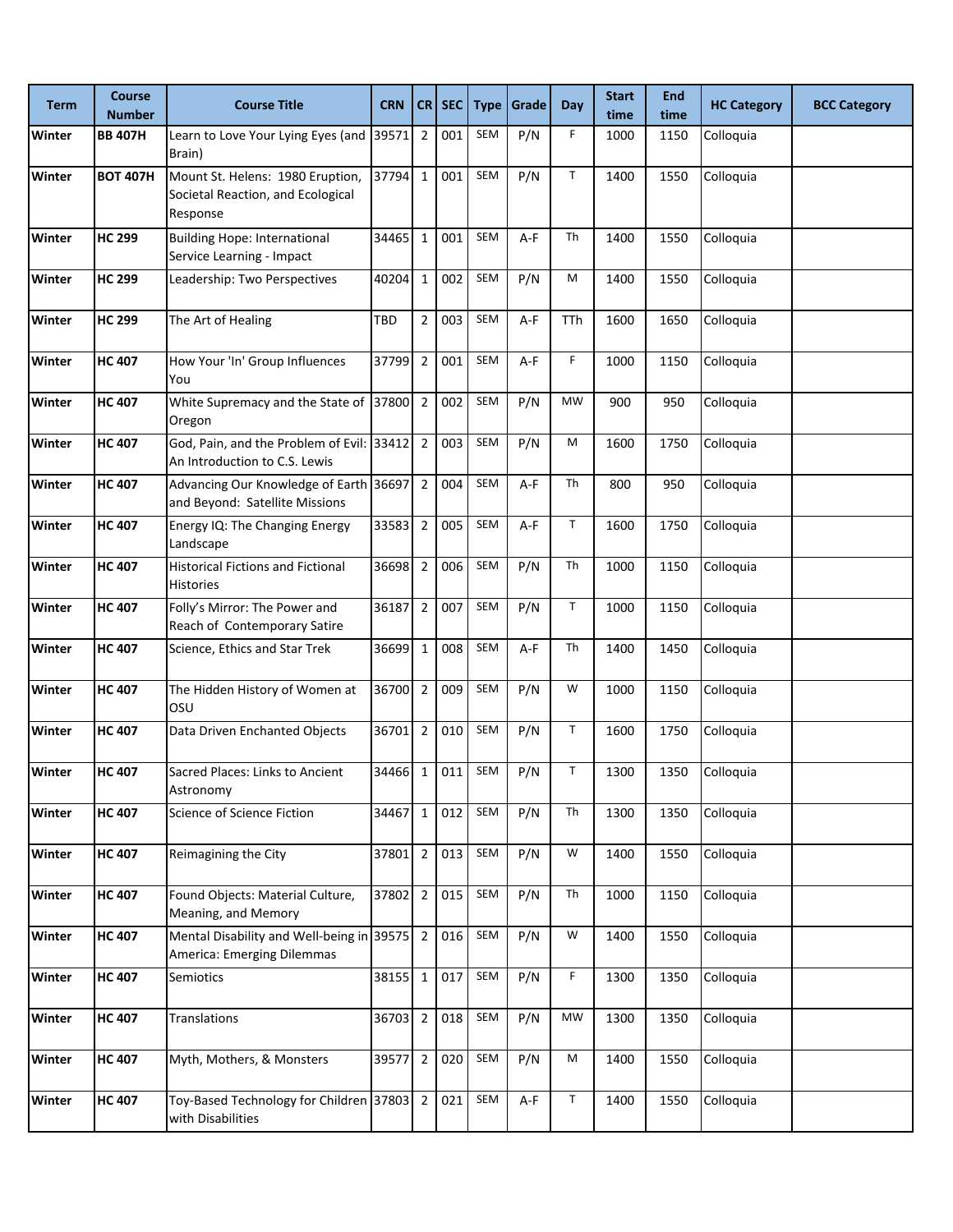| <b>Term</b>   | Course<br><b>Number</b> | <b>Course Title</b>                                          | <b>CRN</b> | CR <sub>I</sub> | SEC |        | <b>Type   Grade</b> | Day       | <b>Start</b><br>time | <b>End</b><br>time | <b>HC Category</b> | <b>BCC Category</b> |
|---------------|-------------------------|--------------------------------------------------------------|------------|-----------------|-----|--------|---------------------|-----------|----------------------|--------------------|--------------------|---------------------|
| Winter        | <b>HC 407</b>           | Life - The Biosphere through space<br>and time               | 39578 2    |                 | 022 | SEM    | P/N                 | M         | 1000                 | 1150               | Colloquia          |                     |
| <b>Winter</b> | <b>HC 407</b>           | Language and Identity: How We<br>Speak and Who We Are        | 39579      | $\mathbf{1}$    | 023 | SEM    | P/N                 | Th        | 1200                 | 1350               | Colloquia          |                     |
| <b>Winter</b> | <b>HC 407</b>           | Last Year Experience                                         | 36333      | l 2             | 024 | SEM    | P/N                 | T.        | 1000                 | 1150               | Colloquia          |                     |
| Winter        | <b>HC 407</b>           | Publishing Underground:<br>Publishing Technology and Radical | 37078 2    |                 | 025 | SEM    | P/N                 | T         | 1200                 | 1350               | Colloquia          |                     |
| Winter        | <b>HC 407</b>           | Technology and the Good Life                                 | 39580      | $\overline{2}$  | 026 | SEM    | P/N                 | <b>Th</b> | 1400                 | 1550               | Colloquia          |                     |
| Winter        | <b>HC 407</b>           | What Is Creativity?                                          | 40205      | $\mathbf{1}$    | 028 | SEM    | P/N                 | W         | 1600                 | 1650               | Colloquia          |                     |
| <b>Winter</b> | <b>HC 407</b>           | Imaging the Universe                                         | 38282      | $\mathbf{1}$    | 030 | SEM    | P/N                 | W         | 1700                 | 1750               | Colloquia          |                     |
| <b>Winter</b> | <b>HC 407</b>           | The Holocaust in the Digital Age                             | 39873      | $\overline{2}$  | 400 | online | A-F                 | online    |                      |                    | Colloquia          |                     |
| Winter        | <b>PH 407H</b>          | The Weird World of Quantum<br><b>Mechanics</b>               | 35407      | $\mathbf{1}$    | 001 | SEM    | A-F                 | F         | 1400                 | 1450               | Colloquia          |                     |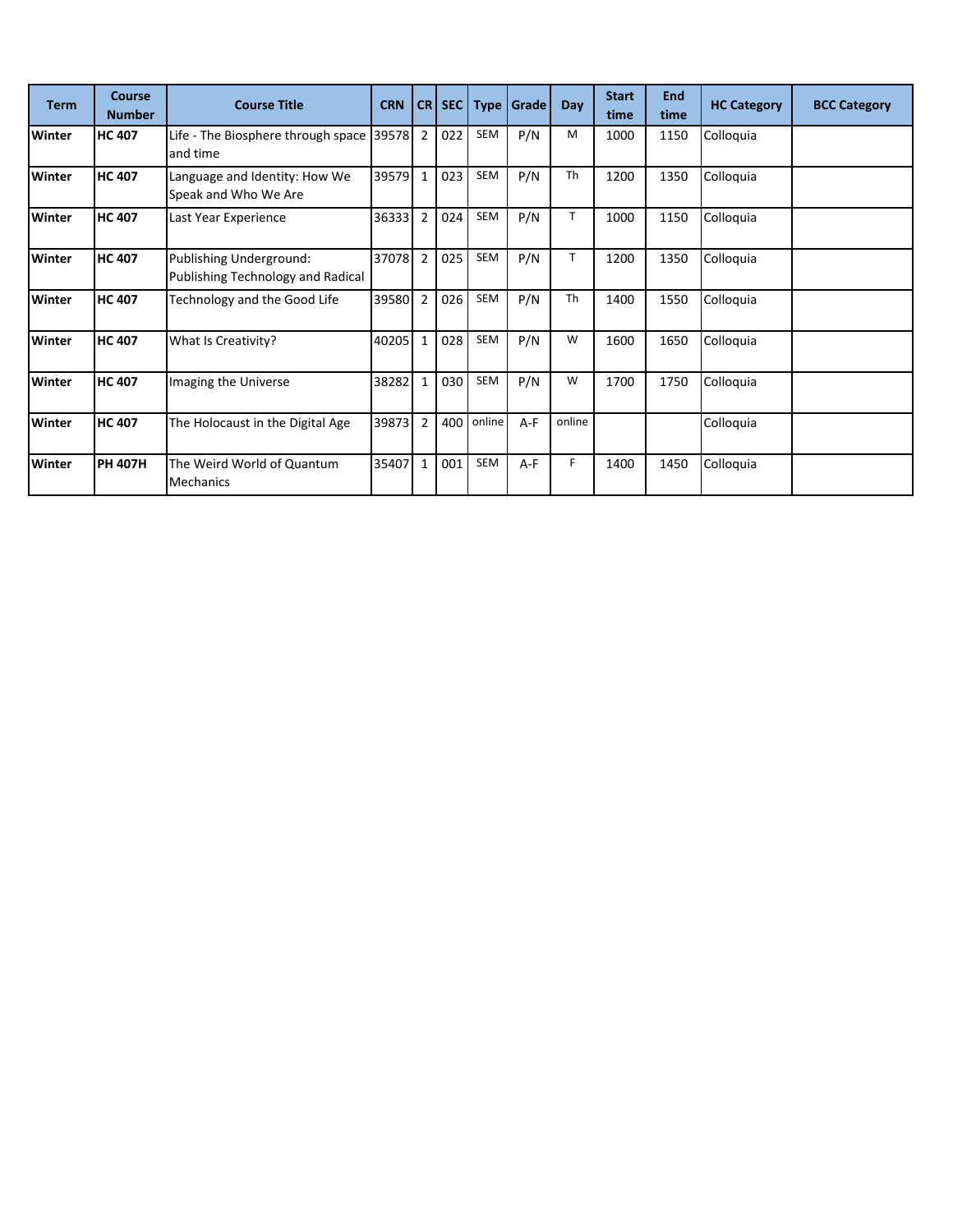| <b>Term</b> | <b>Course</b><br><b>Number</b> | <b>Course Title</b>                               | <b>CRN</b> | CR                      | SEC | <b>Type</b> | <b>Grade</b> | Day          | <b>Start</b><br>time | <b>End</b><br>time | <b>HC Category</b> | <b>BCC Category</b> |
|-------------|--------------------------------|---------------------------------------------------|------------|-------------------------|-----|-------------|--------------|--------------|----------------------|--------------------|--------------------|---------------------|
| Winter      | <b>BA 161H</b>                 | <b>Innovation Nation - Awareness to</b><br>Action | 36894      | $\overline{2}$          | 010 | LEC         | $A-F$        | TTh          | 1100                 | 1150               | Elective           |                     |
| Winter      | <b>BA 161H</b>                 | <b>Innovation Nation - Awareness to</b><br>Action | 36897      | $\overline{2}$          | 012 | LEC         | A-F          | TTh          | 1300                 | 1350               | Elective           |                     |
| Winter      | <b>BA 161H</b>                 | Innovation Nation - Awareness to<br>Action        | 36901      | $\overline{2}$          | 014 | LEC         | A-F          | TTh          | 1400                 | 1450               | Elective           |                     |
| Winter      | <b>BA 161H</b>                 | Innovation Nation - Awareness to<br>Action        | 36903      |                         | 019 | <b>REC</b>  | A-F          | F.           | 0900                 | 0950               | Elective           |                     |
| Winter      | <b>BA 213H</b>                 | <b>Managerial Accounting</b>                      | 39565      | $\overline{4}$          | 001 | LEC         | A-F          | <b>MW</b>    | 1000                 | 1150               | Elective           |                     |
| Winter      | <b>BA 223H</b>                 | <b>Principles of Marketing</b>                    | 39567      | 4                       | 001 | LEC         | A-F          | <b>MW</b>    | 1400                 | 1550               | Elective           |                     |
| Winter      | <b>BA 230H</b>                 | <b>Business Law I</b>                             | 36691      | $\overline{4}$          | 001 | LEC         | A-F          | <b>MW</b>    | 1200                 | 1350               | Elective           |                     |
| Winter      | <b>BA 240H</b>                 | Finance                                           | 39569      | $\overline{4}$          | 001 | LEC         | A-F          | TTh          | 1000                 | 1150               | Elective           |                     |
| Winter      | <b>BA 352H</b>                 | Managing Individual and Team<br>Performance       | 38152      | $\overline{4}$          | 001 | LEC         | $A-F$        | TTh          | 1400                 | 1550               | Elective           |                     |
| Winter      | <b>BA 357H</b>                 | <b>Operations Management</b>                      | 37790      | $\overline{4}$          | 001 | LEC         | A-F          | TTh          | 1200                 | 1350               | Elective           |                     |
| Winter      | <b>BI 370H</b>                 | Ecology                                           | 38475      | $\overline{\mathbf{3}}$ | 001 | LEC         | A-F          | TTh          | 1200                 | 1320               | Elective           |                     |
| Winter      |                                | <b>CBEE 212H Energy Balances</b>                  | 34905      |                         | 001 | LEC         | A-F          | MF           | 1000                 | 1050               | Elective           |                     |
| Winter      | <b>CBEE 212H</b>               | <b>Energy Balances</b>                            | 34906      |                         | 010 | <b>REC</b>  | A-F          | W            | 1000                 | 1050               | Elective           |                     |
| Winter      |                                | <b>CBEE 212H Energy Balances</b>                  | 34907      | $\mathbf 1$             | 020 | <b>STD</b>  | $A-F$        | T.           | 1300                 | 1350               | Elective           |                     |
| Winter      | <b>CH 362H</b>                 | <b>Experimental Chemistry I</b>                   | 32174      | $\overline{\mathbf{3}}$ | 010 | LEC         | A-F          | M            | 1600                 | 1650               | Elective           |                     |
| Winter      | <b>CH 362H</b>                 | <b>Experimental Chemistry I</b>                   | 32175      |                         | 010 | LAB         | A-F          | TTh          | 800                  | 1120               | Elective           |                     |
| Winter      | CH 362H                        | <b>Experimental Chemistry I</b>                   | 40163      |                         | 011 | LAB         | A-F          | TTh          | 1300                 | 1620               | Elective           |                     |
| Winter      | <b>CH 362H</b>                 | <b>Experimental Chemistry I</b>                   | 32177      |                         | 012 | LAB         | A-F          | WF           | 1200                 | 1520               | Elective           |                     |
| Winter      | <b>CH 462H</b>                 | <b>Experimental Chemistry II</b>                  | 32178      | $\overline{\mathbf{3}}$ | 001 | LEC         | A-F          | W            | 1300                 | 1350               | Elective           |                     |
| Winter      | <b>CH 462H</b>                 | <b>Experimental Chemistry II</b>                  | 32179      |                         | 010 | LAB         | A-F          | WF           | W 1400<br>1650       | F 1300-<br>1650    | Elective           |                     |
| Winter      | <b>CHE 332H</b>                | Transport Phenomena II                            | 35147      |                         | 001 | LEC         | $A-F$        | TTh<br>& GRP | 1200                 | 1250               | Elective           |                     |
| Winter      | <b>CHE 332H</b>                | Transport Phenomena II                            | 35146 1    |                         | 010 | <b>STD</b>  | A-F          | <b>MW</b>    | 1300                 | 1350               | Elective           |                     |
| Winter      | <b>CS 325H</b>                 | Analysis of Algorithms                            | 36452      | 4                       | 001 | LEC         | A-F          | TTh          | 1200                 | 1320               | Elective           |                     |
| Winter      |                                | <b>DSGN 244H</b> Color Innovation                 | 40207      | $\overline{4}$          | 001 | LEC         | $A-F$        | <b>MW</b>    | 1400                 | 1550               | Elective           |                     |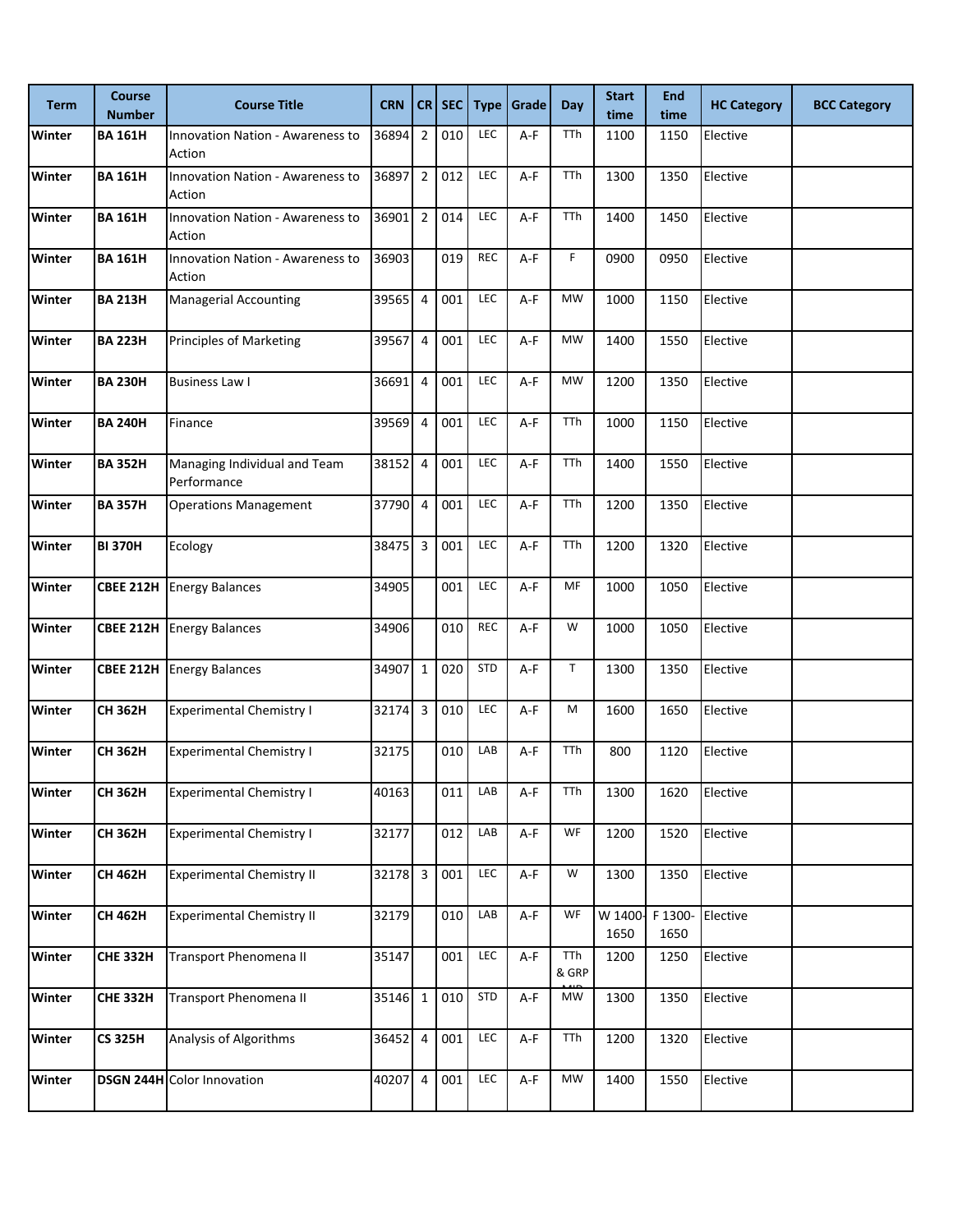| <b>Term</b>   | <b>Course</b><br><b>Number</b> | <b>Course Title</b>                      | <b>CRN</b> | CR                      | <b>SEC</b> | <b>Type</b> | Grade | <b>Day</b>  | <b>Start</b><br>time | <b>End</b><br>time | <b>HC Category</b> | <b>BCC Category</b> |
|---------------|--------------------------------|------------------------------------------|------------|-------------------------|------------|-------------|-------|-------------|----------------------|--------------------|--------------------|---------------------|
| Winter        | H 100H                         | Introduction to Public Health            | 34908      | 4                       | 001        | LEC         | $A-F$ | TTh         | 1000                 | 1150               | Elective           |                     |
| Winter        | <b>HC 409</b>                  | Conversants                              | 31202      | $\mathbf 1$             | 005        | PRAC        | P/N   |             |                      |                    | Elective           |                     |
| Winter        | <b>HC 409</b>                  | Civic Engagement                         | 34600      | $\mathbf 1$             | 007        | PRAC        | P/N   |             |                      |                    | Elective           |                     |
| Winter        | <b>HC 409</b>                  | Professional & Career<br>Development     | 38491      | $\mathbf 1$             | 008        | PRAC        | P/N   | $\mathsf T$ | 1000                 | 1150               | Elective           |                     |
| Winter        | <b>ME 317H</b>                 | Intermediate Dynamics                    | 34468      | $\overline{4}$          | 001        | LEC         | A-F   | <b>MW</b>   | 1600                 | 1750               | Elective           |                     |
| Winter        | <b>ME 373H</b>                 | <b>Mechanical Engineering Methods</b>    | 39583      | $\overline{\mathbf{3}}$ | 001        | LEC         | A-F   | <b>MWF</b>  | 1200                 | 1250               | Elective           |                     |
| Winter        | <b>ME 383H</b>                 | Mechanical Component Design              | 36704      |                         | 001        | LEC         | A-F   | TTh         | 830                  | 950                | Elective           |                     |
| Winter        | <b>ME 383H</b>                 | <b>Mechanical Component Design</b>       | 36705      | $\mathbf 1$             | 010        | LAB         | A-F   | W           | 1000                 | 1150               | Elective           |                     |
| Winter        | ME/NSE<br>312H                 | Thermodynamics                           | 39582      | $\overline{4}$          | 001        | LEC         | A-F   | <b>TTh</b>  | 1400                 | 1550               | Elective           |                     |
| Winter        | <b>MTH 252H</b>                | <b>Integral Calculus</b>                 | 32180      | $\overline{4}$          | 001        | LEC         | A-F   | <b>MW</b>   | 1000                 | 1150               | Elective           |                     |
| Winter        | <b>MTH 252H</b>                | <b>Integral Calculus</b>                 | 35286      | $\overline{4}$          | 002        | LEC         | A-F   | <b>TTh</b>  | 1400                 | 1550               | Elective           |                     |
| Winter        | <b>MTH 252H</b>                | <b>Integral Calculus</b>                 | 36386      | $\overline{4}$          | 003        | LEC         | A-F   | <b>MW</b>   | 1400                 | 1550               | Elective           |                     |
| Winter        | <b>MTH 254H</b>                | Vector Calculus I                        | 33584      | 4                       | 001        | LEC         | A-F   | <b>MW</b>   | 1000                 | 1150               | Elective           |                     |
| Winter        | <b>MTH 255H</b>                | <b>Vector Calculus II</b>                | 33414      | $\overline{4}$          | 001        | LEC         | $A-F$ | <b>MW</b>   | 800                  | 950                | Elective           |                     |
| Winter        | <b>MTH 256H</b>                | Applied Differential Equations           | 32181      | $\overline{4}$          | 001        | LEC         | A-F   | <b>MW</b>   | 1200                 | 1350               | Elective           |                     |
| Winter        | <b>MTH 256H</b>                | <b>Applied Differential Equations</b>    | 35883      | 4                       | 003        | LEC         | A-F   | <b>MW</b>   | 1600                 | 1750               | Elective           |                     |
| Winter        |                                | MTH 264H  Introduction to Matrix Algebra | 39586 2    |                         | 001        | LEC         | A-F   | MW          | 1200                 | 1350               | Elective           |                     |
| Winter        | <b>MTH 265H</b>                | Introduction to Series                   | 39588      | $\overline{2}$          | 001        | LEC         | $A-F$ | MW          | 1200                 | 1350               | Elective           |                     |
| Winter        | NSE/ME<br>312H                 | Thermodynamics                           | 39590      | $\overline{4}$          | 001        | LEC         | $A-F$ | TTh         | 1400                 | 1550               | Elective           |                     |
| <b>Winter</b> | <b>PSY 340H</b>                | Cognition                                | 39593 4    |                         | 001        | LEC         | A-F   | TTh         | 1400                 | 1550               | Elective           |                     |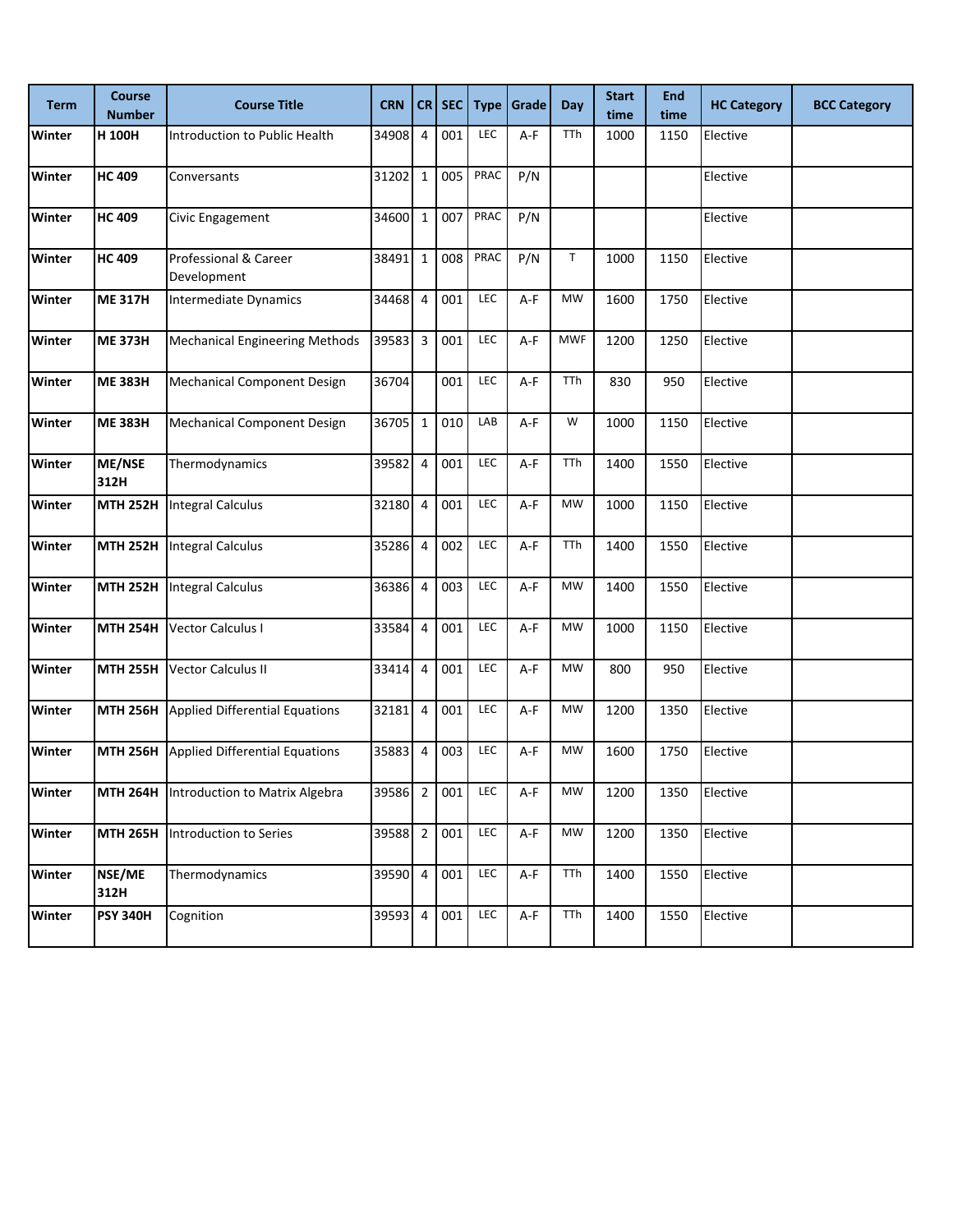| <b>Term</b>   | Course<br><b>Number</b> | <b>Course Title</b>                   | <b>CRN</b> |   |     |           | CR   SEC   Type   Grade | Day | <b>Start</b><br>time | <b>End</b><br>time | <b>HC Category</b>           | <b>BCC Category</b> |
|---------------|-------------------------|---------------------------------------|------------|---|-----|-----------|-------------------------|-----|----------------------|--------------------|------------------------------|---------------------|
| <b>Winter</b> | <b>HC 408</b>           | Thesis Stage 2: Explore & Build       | 33413      | 1 | 001 | HYB       | P/N                     | W   | 1700                 | 1750               | Thesis/Research<br>/Projects |                     |
| Winter        | <b>HC 408</b>           | Thesis Stage 3: Commit                | 35787      |   | 002 | <b>WS</b> | P/N                     | Th  | 1600                 | 1750               | Thesis/Research<br>/Projects |                     |
| <b>Winter</b> | <b>HC 408</b>           | Thesis Stage 4: Compose &<br>Complete | 35139      | 1 | 003 | <b>WS</b> | P/N                     | F   | 1400                 | 1550               | Thesis/Research<br>/Projects |                     |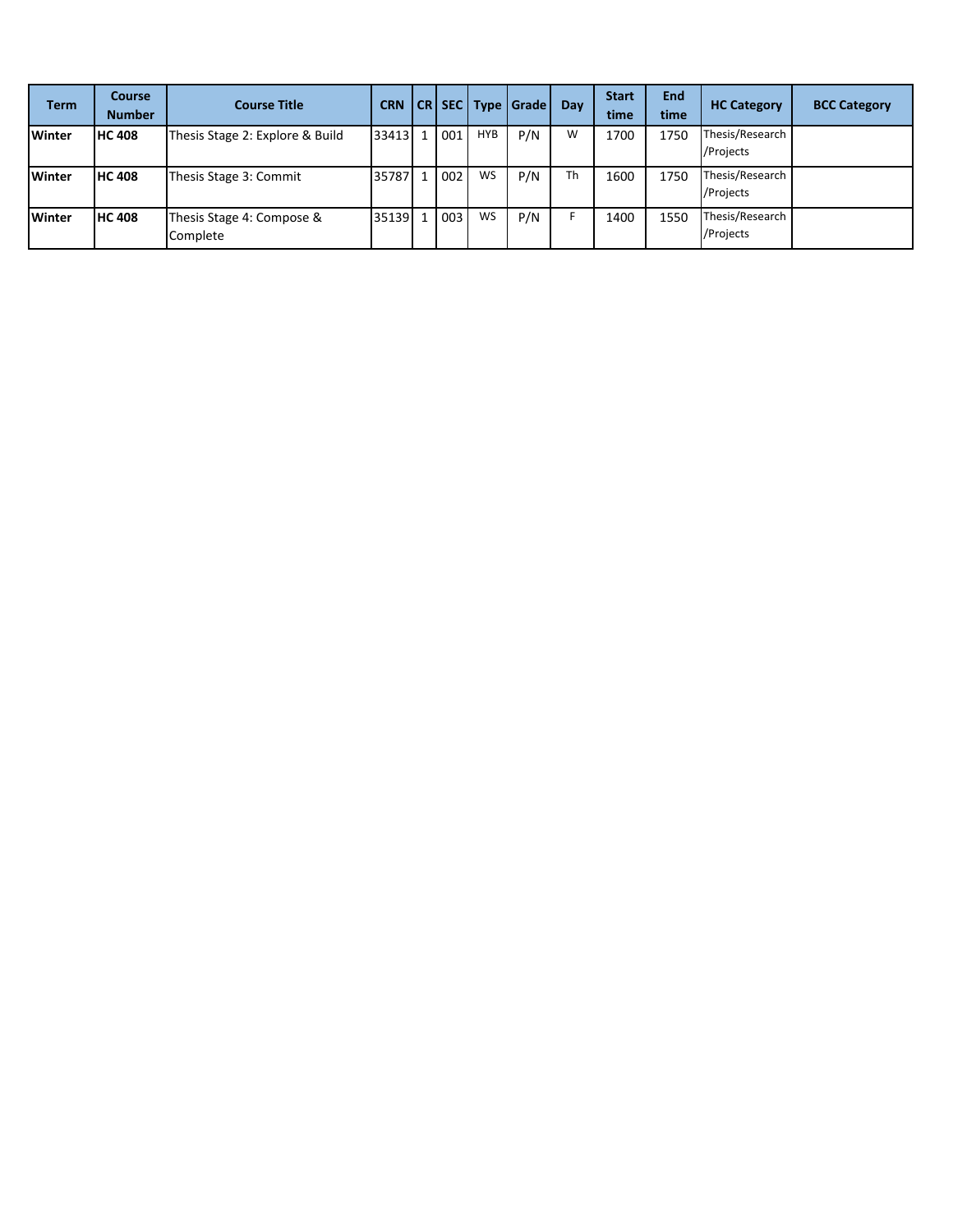| <b>Term</b>           | <b>Course</b><br><b>Number</b> | <b>Course Title</b>                                 | <b>CRN</b> |     |            | CR SEC Type Grade | Dav                 | <b>Start</b><br>time | End<br>time   | <b>HC Category</b>                   | <b>BCC Category</b> |
|-----------------------|--------------------------------|-----------------------------------------------------|------------|-----|------------|-------------------|---------------------|----------------------|---------------|--------------------------------------|---------------------|
| Spring Ext   HC 407   |                                | The Evolving Role of Alcoholic<br>Drinks in Society | 59575 1    | 032 | <b>SEM</b> | P/N               | SAT &<br><b>SUN</b> | 900                  | 1550          | Colloquia                            |                     |
| Spring Ext   PAX 415H |                                | Peace Literacy                                      | 576271     | 001 | <b>SEM</b> | A-F               |                     | 1720                 | 1000-<br>1720 | Fri-Sun   F 1100 - Sat&Sun Colloquia |                     |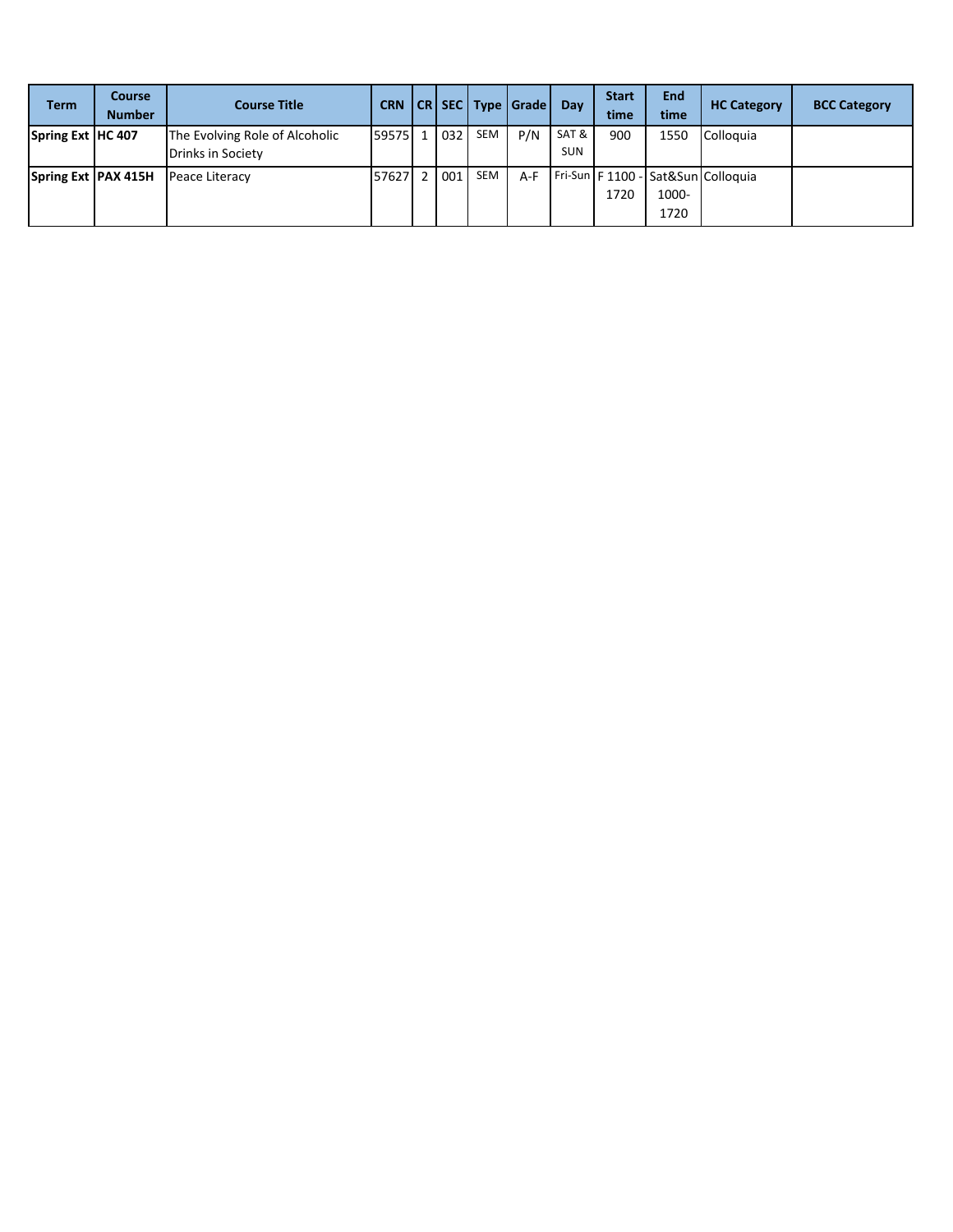| <b>Term</b>   | <b>Course</b><br><b>Number</b> | <b>Course Title</b>                                             | <b>CRN</b> |                | $CR$ SEC | <b>Type</b> | Grade | Day         | <b>Start</b><br>time | <b>End</b><br>time | <b>HC Category</b> | <b>BCC Category</b>                             |
|---------------|--------------------------------|-----------------------------------------------------------------|------------|----------------|----------|-------------|-------|-------------|----------------------|--------------------|--------------------|-------------------------------------------------|
| <b>Spring</b> |                                | ANTH 481H Natural Resources and Community 59973<br>Values       |            | 3              | 001      | <b>HYB</b>  | A-F   | F.          | 1000                 | 1120               | <b>BaccCore</b>    | Science, Technology,<br>Society                 |
| <b>Spring</b> | <b>BI 213H</b>                 | Principles of Biology                                           | 52504      | $\overline{4}$ | 001      | LEC         | $A-F$ | MWF&<br>GRP | 1300                 | 1350               | <b>BaccCore</b>    | <b>Biological Sciences</b>                      |
| <b>Spring</b> | <b>BI 213H</b>                 | Principles of Biology                                           | 52505      |                | 010      | LAB         | A-F   | W           | 1400                 | 1650               | <b>BaccCore</b>    | <b>Biological Sciences</b>                      |
| <b>Spring</b> | <b>BI 213H</b>                 | Principles of Biology                                           | 52668      |                | 020      | LAB         | $A-F$ | Th          | 800                  | 1050               | <b>BaccCore</b>    | <b>Biological Sciences</b>                      |
| <b>Spring</b> | <b>BI 213H</b>                 | Principles of Biology                                           | 57449      |                | 030      | LAB         | A-F   | F           | 1400                 | 1650               | <b>BaccCore</b>    | <b>Biological Sciences</b>                      |
| <b>Spring</b> | <b>BI 306H</b>                 | <b>Environmental Ecology</b>                                    | 58288      | 3              | 001      | LEC         | A-F   | TTh         | 830                  | 950                | <b>BaccCore</b>    | Contemporary Global<br>Issues                   |
| <b>Spring</b> | <b>CH 233H</b>                 | <b>Honors General Chemistry</b>                                 | 53910      | 4              | 001      | LEC         | $A-F$ | <b>MWF</b>  | 1200                 | 1250               | <b>BaccCore</b>    | <b>Physical Sciences</b>                        |
| <b>Spring</b> | <b>CH 233H</b>                 | <b>Honors General Chemistry</b>                                 | 53911      |                | 010      | <b>REC</b>  | A-F   | T           | 1400                 | 1450               | <b>BaccCore</b>    | <b>Physical Sciences</b>                        |
| <b>Spring</b> | <b>CH 233H</b>                 | <b>Honors General Chemistry</b>                                 | 53955      |                | 011      | <b>REC</b>  | $A-F$ | Th          | 1100                 | 1150               | <b>BaccCore</b>    | <b>Physical Sciences</b>                        |
| <b>Spring</b> | <b>CH 263H</b>                 | Laboratory for CH 233H                                          | 53909      | $\mathbf{1}$   | 010      | LAB         | A-F   | T           | 1500                 | 1750               | <b>BaccCore</b>    | <b>Physical Sciences</b>                        |
| <b>Spring</b> | <b>CH 263H</b>                 | Laboratory for CH 233H                                          | 54235      | $\mathbf{1}$   | 011      | LAB         | A-F   | Th          | 1200                 | 1450               | <b>BaccCore</b>    | <b>Physical Sciences</b>                        |
| <b>Spring</b> | <b>CS 391H</b>                 | Social and Ethical Issues in<br>Computer Science                | 57594      | 3              | 001      | LEC         | $A-F$ | <b>MWF</b>  | 1200                 | 1250               | <b>BaccCore</b>    | Science, Technology,<br>Society                 |
| <b>Spring</b> | <b>ED 216H</b>                 | Purpose, Structure, and Function<br>of Education in a Democracy | 59048      | 3              | 001      | <b>LEC</b>  | $A-F$ | <b>MWF</b>  | 1200                 | 1250               | <b>BaccCore</b>    | Difference, Power, and<br>Discrimination        |
| <b>Spring</b> | <b>ENG 211H</b>                | Literature of the World: Africa                                 | 59049      | 4              | 001      | LEC         | A-F   | TTh         | 830                  | 950                | <b>BaccCore</b>    | Literature and the Arts<br>OR Western Culture   |
| <b>Spring</b> | <b>GEOG</b><br>340H            | Introduction to Water Science and<br>Policy                     | 55774      | 3              | 001      | LEC         | A-F   | TTh         | 1400                 | 1520               | <b>BaccCore</b>    | Science, Technology,<br>Society                 |
| <b>Spring</b> | <b>HC 199</b>                  | <b>Honors Writing</b>                                           | 51110      | 3              | 001      | LEC         | A-F   | <b>MWF</b>  | 1100                 | 1150               | <b>BaccCore</b>    | Writing II                                      |
| <b>Spring</b> | <b>HC 199</b>                  | <b>Honors Writing</b>                                           | 51791      | 3              | 002      | LEC         | A-F   | <b>MWF</b>  | 1300                 | 1350               | <b>BaccCore</b>    | <b>Writing II</b>                               |
| <b>Spring</b> | <b>HC 199</b>                  | <b>Honors Writing</b>                                           | 53475      | $\mathsf 3$    | 003      | LEC         | A-F   | TTh         | 1000                 | 1120               | <b>BaccCore</b>    | Writing II                                      |
| <b>Spring</b> | <b>HST 105H</b>                | World History II: Middle and Early<br>Modern Ages               | 59060 3    |                | 001      | <b>LEC</b>  | A-F   | TTh         | 1400                 | 1520               | <b>BaccCore</b>    | <b>Cultural Diversity OR</b><br>Western Culture |
| <b>Spring</b> | <b>HSTS 440H</b>               | History of Psychotherapy                                        | 57463      | $\overline{4}$ | 001      | LEC         | A-F   | TTh         | 1200                 | 1350               | <b>BaccCore</b>    | Science, Technology,<br>Society                 |
| <b>Spring</b> | <b>MUS 102H</b>                | Reggae: A History of Jamaican<br>Music                          | 53537      | $\mathsf 3$    | 001      | LEC         | $A-F$ | TTh         | 1000                 | 1120               | <b>BaccCore</b>    | Literature and the Arts                         |
| <b>Spring</b> | <b>PAC 293H</b>                | Interdisciplinary Yoga: Mindfulness 57466 1                     |            |                | 001      | ACT         | A-F   | $\mathsf T$ | 1400                 | 1550               | <b>BaccCore</b>    | Fitness                                         |
| <b>Spring</b> | <b>PH 211H</b>                 | <b>General Physics with Calculus</b>                            | 57945      | 4              | 001      | <b>LEC</b>  | A-F   | <b>MWF</b>  | 1100                 | 1150               | <b>BaccCore</b>    | <b>Physical Sciences</b>                        |
| <b>Spring</b> | <b>PH 211H</b>                 | <b>General Physics with Calculus</b>                            | 57946      |                | 010      | LAB         | A-F   | $\mathsf T$ | 1600                 | 1750               | <b>BaccCore</b>    | <b>Physical Sciences</b>                        |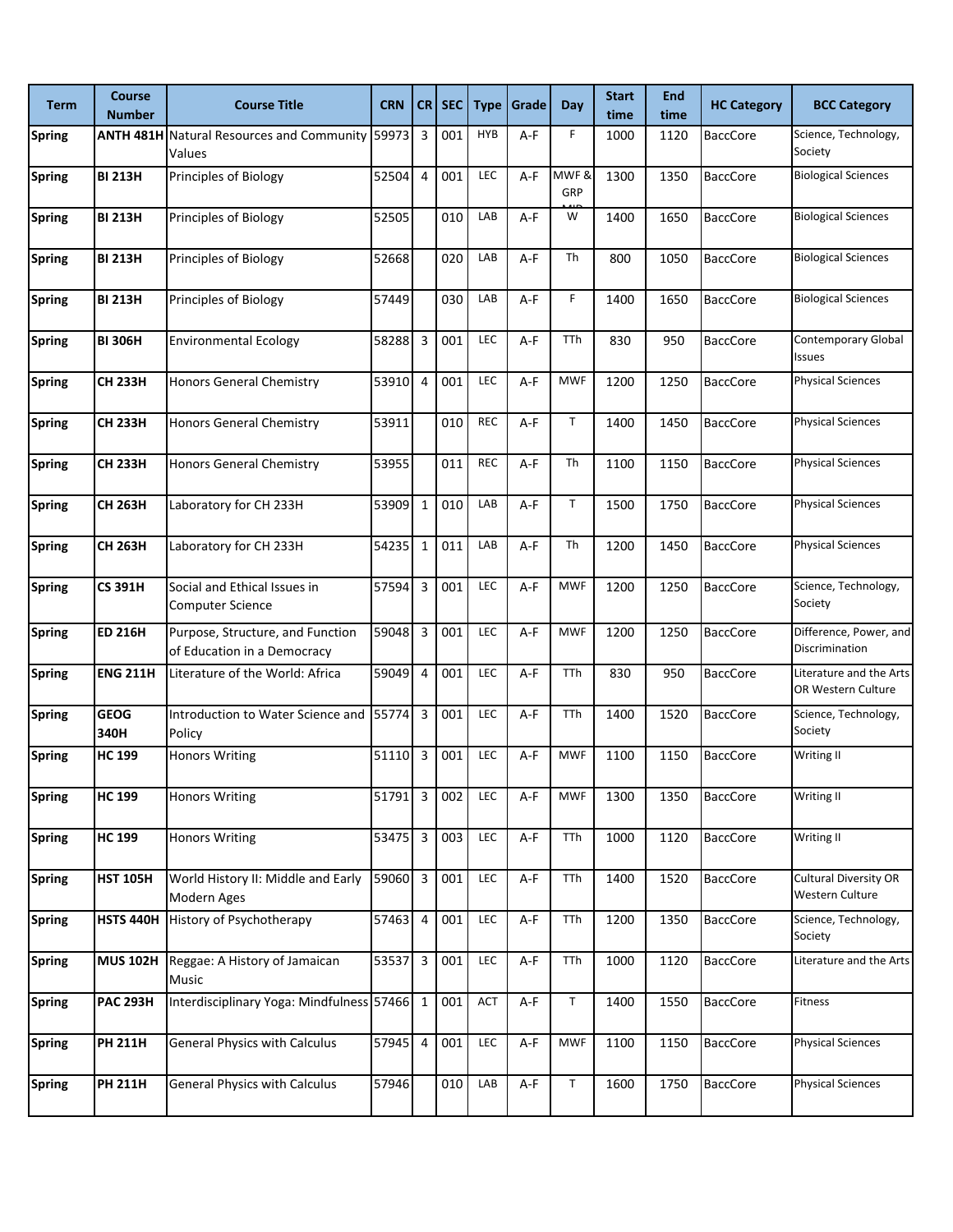| <b>Term</b>   | <b>Course</b><br><b>Number</b> | <b>Course Title</b>                     | <b>CRN</b> |                | CR SEC | <b>Type</b> | Grade | Day        | <b>Start</b><br>time | <b>End</b><br>time | <b>HC Category</b> | <b>BCC Category</b>                         |
|---------------|--------------------------------|-----------------------------------------|------------|----------------|--------|-------------|-------|------------|----------------------|--------------------|--------------------|---------------------------------------------|
| <b>Spring</b> | <b>PH 211H</b>                 | <b>General Physics with Calculus</b>    | 57947      |                | 020    | LAB         | $A-F$ | T          | 1800                 | 1950               | <b>BaccCore</b>    | <b>Physical Sciences</b>                    |
| <b>Spring</b> | <b>PH 221H</b>                 | Recitation for Physics 211              | 51736      | $\mathbf{1}$   | 001    | <b>REC</b>  | P/N   | Th         | 1100                 | 1150               | <b>BaccCore</b>    | <b>Physical Sciences</b>                    |
| <b>Spring</b> | <b>PH 221H</b>                 | Recitation for Physics 211              | 57948      | 1              | 003    | <b>REC</b>  | P/N   | M          | 1500                 | 1550               | <b>BaccCore</b>    | <b>Physical Sciences</b>                    |
| <b>Spring</b> | <b>PH 223H</b>                 | <b>Recitation for Physics 213</b>       | 52507      | $\mathbf{1}$   | 001    | <b>REC</b>  | P/N   | T.         | 1100                 | 1150               | <b>BaccCore</b>    | <b>Physical Sciences</b>                    |
| <b>Spring</b> | <b>PHL/REL</b><br>443H         | World Views and Environmental<br>Values | 59061      | $\overline{3}$ | 001    | LEC         | $A-F$ | <b>TTh</b> | 1600                 | 1720               | <b>BaccCore</b>    | <b>Contemporary Global</b><br><b>Issues</b> |
| <b>Spring</b> | PHL/REL<br>444H                | <b>Biomedical Ethics</b>                | 60214      | $\overline{4}$ | 001    | LEC         | $A-F$ | <b>TTh</b> | 1200                 | 1350               | <b>BaccCore</b>    | Science, Technology,<br>Society             |
| <b>Spring</b> | <b>REL/PHL</b><br>443H         | World Views and Environmental<br>Values | 59062      | 3              | 001    | LEC         | $A-F$ | <b>TTh</b> | 1600                 | 1720               | <b>BaccCore</b>    | <b>Contemporary Global</b><br><b>Issues</b> |
| <b>Spring</b> | <b>REL/PHL</b><br>444H         | <b>Biomedical Ethics</b>                | 60215      | 4              | 001    | LEC         | $A-F$ | <b>TTh</b> | 1200                 | 1350               | <b>BaccCore</b>    | Science, Technology,<br>Society             |
| <b>Spring</b> | <b>WGSS</b><br>325H            | Disney: Gender, Race, and Empire        | 59063      | $\overline{3}$ | 001    | LEC         | $A-F$ | M          | 1600                 | 1850               | <b>BaccCore</b>    | Difference, Power, and<br>Discrimination    |
| <b>Spring</b> | <b>WLC 429H</b>                | French Society Through Its Cinema 59064 |            | $\overline{3}$ | 001    | LEC         | $A-F$ | F          | 1200                 | 1450               | <b>BaccCore</b>    | <b>Western Culture</b>                      |
| <b>Spring</b> | <b>WR 224H</b>                 | Introduction to Fiction Writing         | 60123      | 3              | 400    | online      | $A-F$ | online     |                      |                    | <b>BaccCore</b>    | Writing II                                  |
| <b>Spring</b> | <b>WR 327H</b>                 | <b>Technical Writing</b>                | 60125      | 3              | 400    | online      | $A-F$ | online     |                      |                    | <b>BaccCore</b>    | Writing II                                  |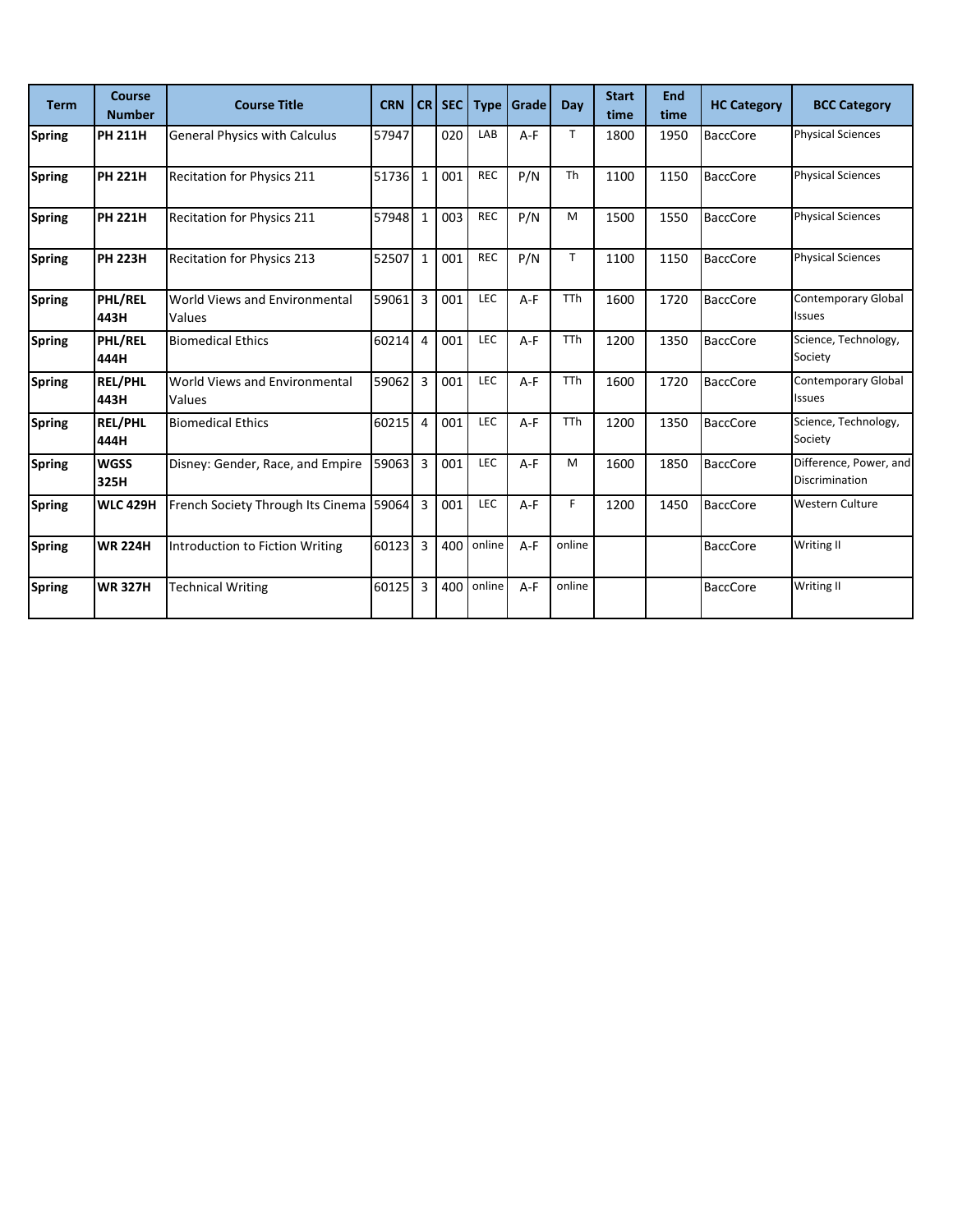| Term          | <b>Course</b><br><b>Number</b> | <b>Course Title</b>                                                        | <b>CRN</b> |                | CR SEC | <b>Type</b> | Grade | <b>Day</b>  | <b>Start</b><br>time | <b>End</b><br>time | <b>HC Category</b> | <b>BCC Category</b> |
|---------------|--------------------------------|----------------------------------------------------------------------------|------------|----------------|--------|-------------|-------|-------------|----------------------|--------------------|--------------------|---------------------|
| <b>Spring</b> | <b>BB 407H</b>                 | <b>Protein Portraits</b>                                                   | 59047      | $\overline{2}$ | 001    | SEM         | A-F   | TTh         | 1100                 | 1150               | Colloquia          |                     |
| <b>Spring</b> | <b>HC 299</b>                  | <b>Building Hope: International</b><br>Service Learning - Team             | 54236 1    |                | 002    | SEM         | A-F   | Th          | 1400                 | 1550               | Colloquia          |                     |
| <b>Spring</b> | <b>HC 407</b>                  | Shakespeare via Ashland                                                    | 51111      | $\mathbf{1}$   | 001    | SEM         | P/N   | W           | 1600                 | 1650               | Colloquia          |                     |
| <b>Spring</b> | <b>HC 407</b>                  | STEM Outreach as Service Learning 53926 2                                  |            |                | 002    | SEM         | A-F   | Th          | 1800                 | 1950               | Colloquia          |                     |
| <b>Spring</b> | <b>HC 407</b>                  | A Recovery Plan for a Sick Society                                         | 59050      | $\overline{2}$ | 003    | SEM         | P/N   | W           | 1000                 | 1150               | Colloquia          |                     |
| <b>Spring</b> | <b>HC 407</b>                  | <b>Plastics for Poets</b>                                                  | 53499      | $\overline{2}$ | 004    | SEM         | A-F   | Th          | 1600                 | 1750               | Colloquia          |                     |
| <b>Spring</b> | <b>HC 407</b>                  | <b>Addiction in Modern Society</b>                                         | 53500      | $\overline{2}$ | 005    | SEM         | P/N   | W           | 1400                 | 1550               | Colloquia          |                     |
| <b>Spring</b> | <b>HC 407</b>                  | Analyzing Humor                                                            | 56509      | $\overline{2}$ | 006    | SEM         | P/N   | M           | 1400                 | 1550               | Colloquia          |                     |
| <b>Spring</b> | <b>HC 407</b>                  | Principles of Comparative<br>Planetology                                   | 53912      | $\overline{2}$ | 007    | SEM         | P/N   | TTh         | 1000                 | 1050               | Colloquia          |                     |
| <b>Spring</b> | <b>HC 407</b>                  | Science, Aesthetics, and the<br><b>Invention of Altered States</b>         | 53913      | $\overline{2}$ | 008    | SEM         | $A-F$ | W           | 1400                 | 1550               | Colloquia          |                     |
| <b>Spring</b> | <b>HC 407</b>                  | Biomimicry: Wisdom and<br>Inspiration from Nature to Solve                 | 59051      | $\mathbf{1}$   | 009    | SEM         | P/N   | M           | 1400                 | 1450               | Colloquia          |                     |
| <b>Spring</b> | <b>HC 407</b>                  | Technology and the Good Life                                               | 55100      | $\overline{2}$ | 010    | SEM         | P/N   | $\mathsf T$ | 1400                 | 1550               | Colloquia          |                     |
| <b>Spring</b> | <b>HC 407</b>                  | Ecology, Sustainability, and Human 55775 1<br>Health                       |            |                | 011    | SEM         | P/N   | Th          | 1000                 | 1150               | Colloquia          |                     |
| <b>Spring</b> | <b>HC 407</b>                  | From Zombies to Preppers:<br>America's Obsession with                      | 55101      | $\overline{2}$ | 012    | SEM         | P/N   | Th          | 1000                 | 1150               | Colloquia          |                     |
| <b>Spring</b> | <b>HC 407</b>                  | God, Pain, and the Problem of Evil: 55102<br>An Introduction to C.S. Lewis |            | $\overline{2}$ | 013    | SEM         | P/N   | М           | 1600                 | 1750               | Colloquia          |                     |
| <b>Spring</b> | <b>HC 407</b>                  | Leadership and Positive<br>Psychology                                      | 56506 2    |                | 014    | SEM         | P/N   | М           | 1000                 | 1150               | Colloquia          |                     |
| <b>Spring</b> | <b>HC 407</b>                  | Creative Writing in Nature                                                 | 59052 2    |                | 016    | SEM         | P/N   | F.          | 1200                 | 1350               | Colloquia          |                     |
| <b>Spring</b> | <b>HC 407</b>                  | Toy-Based Technology for Children 55776 2<br>with Disabilities             |            |                | 018    | SEM         | A-F   | $\mathsf T$ | 1400                 | 1550               | Colloquia          |                     |
| <b>Spring</b> | <b>HC 407</b>                  | Exploring the Crystalline World                                            | 59055 2    |                | 019    | SEM         | P/N   | M           | 1000                 | 1150               | Colloquia          |                     |
| <b>Spring</b> | <b>HC 407</b>                  | John Steinbeck's Pacific                                                   | 56667      | $\overline{1}$ | 020    | SEM         | P/N   | $\mathsf T$ | 1100                 | 1150               | Colloquia          |                     |
| <b>Spring</b> | <b>HC 407</b>                  | Imaging the American West                                                  | 57457 2    |                | 021    | SEM         | P/N   | W           | 1000                 | 1150               | Colloquia          |                     |
| <b>Spring</b> | <b>HC 407</b>                  | Imaging the Universe                                                       | 59056 1    |                | 022    | SEM         | P/N   | Th          | 1500                 | 1550               | Colloquia          |                     |
| <b>Spring</b> | <b>HC 407</b>                  | Lighting for Human Wellbeing                                               | 59057      | $\overline{2}$ | 023    | SEM         | P/N   | М           | 1800                 | 1950               | Colloquia          |                     |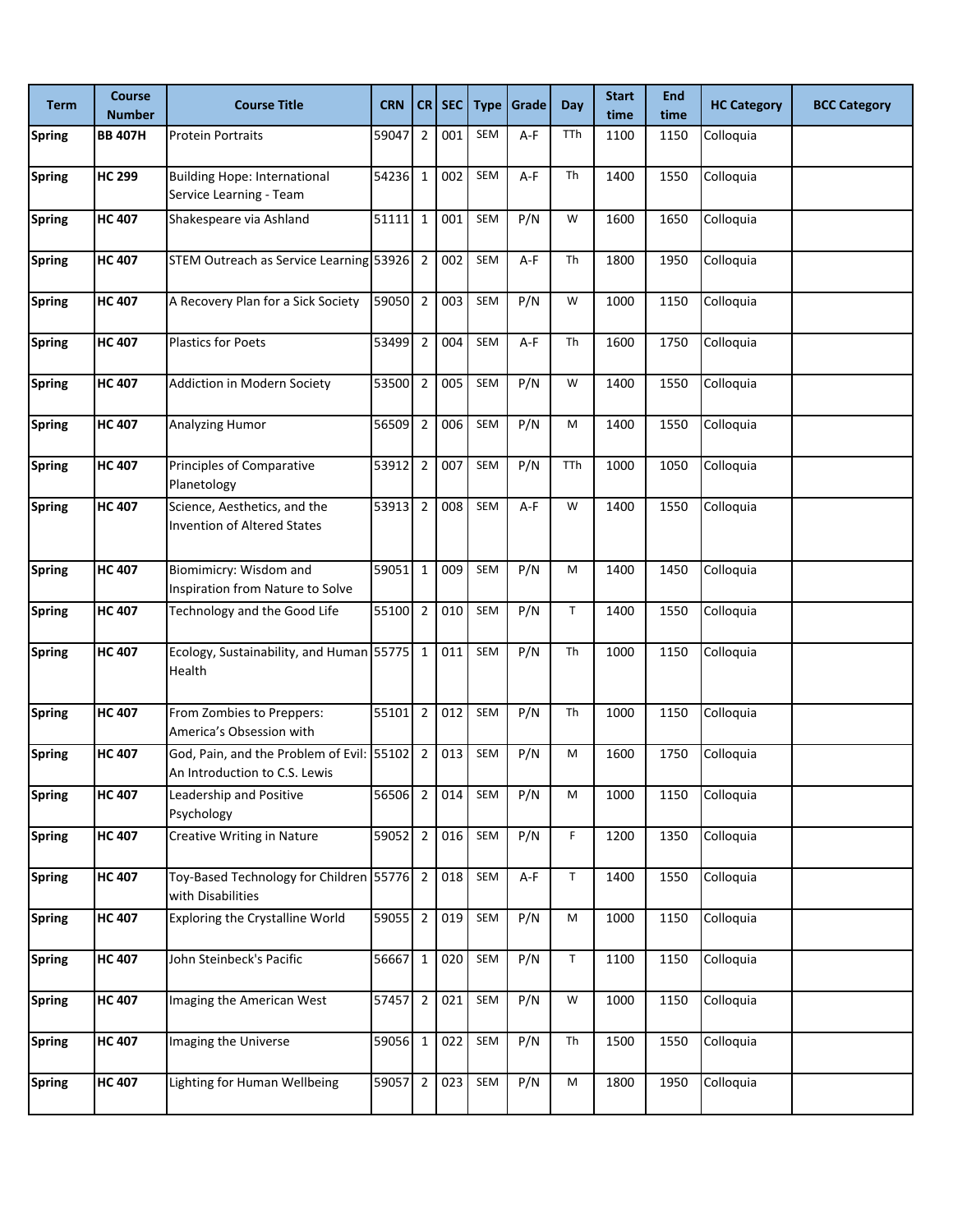| <b>Term</b>   | Course<br><b>Number</b> | <b>Course Title</b>                                                      | <b>CRN</b> |                | CR SEC | <b>Type</b> | Grade | Day          | <b>Start</b><br>time | <b>End</b><br>time | <b>HC Category</b> | <b>BCC Category</b> |
|---------------|-------------------------|--------------------------------------------------------------------------|------------|----------------|--------|-------------|-------|--------------|----------------------|--------------------|--------------------|---------------------|
| <b>Spring</b> | <b>HC 407</b>           | Philosophy of Happiness                                                  | 59059      | $\overline{2}$ | 024    | <b>SEM</b>  | P/N   | T.           | 1200                 | 1350               | Colloquia          |                     |
| <b>Spring</b> | <b>HC 407</b>           | Science, Ethics and Star Trek                                            | 57460      | $\mathbf{1}$   | 025    | <b>SEM</b>  | $A-F$ | Th           | 1400                 | 1450               | Colloquia          |                     |
| <b>Spring</b> | <b>HC 407</b>           | Advancing Our Knowledge of Earth 57461<br>and Beyond: Satellite Missions |            | $\overline{2}$ | 026    | <b>SEM</b>  | $A-F$ | Th           | 1200                 | 1350               | Colloquia          |                     |
| <b>Spring</b> | <b>HC 407</b>           | Migration and the Politics of<br>Belonging                               | 59058      | $\overline{2}$ | 027    | <b>SEM</b>  | P/N   | <b>MW</b>    | 1300                 | 1350               | Colloquia          |                     |
| <b>Spring</b> | <b>HC 407</b>           | People Like Us: Social Class in<br>America                               | 59569      | $\mathbf{1}$   | 028    | <b>SEM</b>  | P/N   | W            | 1200                 | 1250               | Colloquia          |                     |
| <b>Spring</b> | <b>HC 407</b>           | What is a Good Society?                                                  | 59570      | $\mathbf{1}$   | 029    | <b>SEM</b>  | P/N   | $\mathsf{T}$ | 1200                 | 1350               | Colloquia          |                     |
| <b>Spring</b> | <b>HC 407</b>           | Wikipedia: Universally Shared,<br>Edited by Whom?                        | 59571      | $\overline{2}$ | 030    | <b>SEM</b>  | P/N   | <b>MW</b>    | 1200                 | 1250               | Colloquia          |                     |
| <b>Spring</b> | <b>HC 407</b>           | Citizenship: US History, Politics,<br>Law, & Society                     | 59572      | $\overline{2}$ | 031    | <b>SEM</b>  | P/N   | F.           | 1200                 | 1350               | Colloquia          |                     |
| <b>Spring</b> | <b>HC 407</b>           | The Handmaids Tale: Gender,<br>Race, and Religion in Gilead              | 60063      | $\overline{2}$ | 033    | <b>SEM</b>  | P/N   | <b>MW</b>    | 0900                 | 0950               | Colloquia          |                     |
| <b>Spring</b> | <b>HC 407</b>           | Humans and the Ocean                                                     | 60113      | $\overline{2}$ | 034    | SEM         | P/N   | <b>MW</b>    | 0900                 | 0950               | Colloquia          |                     |
| <b>Spring</b> | <b>HC 407</b>           | Lady Detectives                                                          | 58094      | $\overline{2}$ | 400    | online      | P/N   | online       |                      |                    | Colloquia          |                     |
| <b>Spring</b> | <b>PH 407H</b>          | The Physics and Philosophy of<br>Time                                    | 54793      | $\mathbf{1}$   | 001    | <b>SEM</b>  | $A-F$ | F            | 1400                 | 1450               | Colloquia          |                     |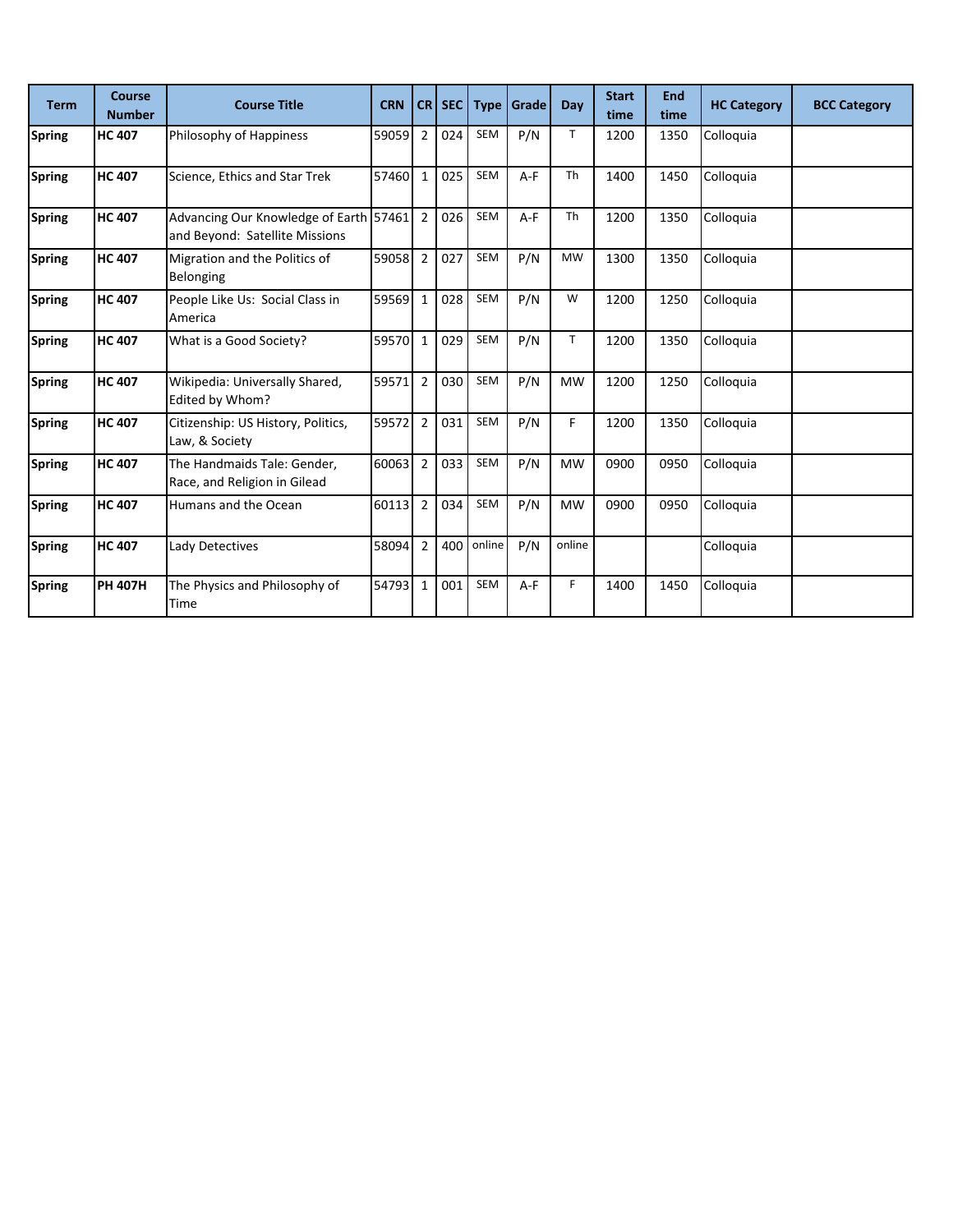| <b>Term</b>   | <b>Course</b><br><b>Number</b> | <b>Course Title</b>                                        | <b>CRN</b> | CR             | <b>SEC</b> | <b>Type</b> | Grade | Day       | <b>Start</b><br>time | <b>End</b><br>time | <b>HC Category</b> | <b>BCC Category</b> |
|---------------|--------------------------------|------------------------------------------------------------|------------|----------------|------------|-------------|-------|-----------|----------------------|--------------------|--------------------|---------------------|
| <b>Spring</b> | <b>BA 162H</b>                 | Innovation Nation - Ideas to<br>Reality                    | 56497      | $\overline{2}$ | 010        | LEC         | A-F   | TTh       | 1100                 | 1150               | Elective           |                     |
| <b>Spring</b> | <b>BA 162H</b>                 | <b>Innovation Nation - Ideas to</b><br>Reality             | 56499      | $\overline{2}$ | 012        | LEC         | A-F   | TTh       | 1300                 | 1350               | Elective           |                     |
| <b>Spring</b> | <b>BA 162H</b>                 | Innovation Nation - Ideas to<br>Reality                    | 56501      | $\overline{2}$ | 014        | LEC         | A-F   | TTh       | 1400                 | 1450               | Elective           |                     |
| <b>Spring</b> | <b>BA 162H</b>                 | <b>Innovation Nation - Ideas to</b><br>Reality             | 56503      |                | 019        | <b>REC</b>  | A-F   | F.        | 0900                 | 0950               | Elective           |                     |
| <b>Spring</b> | <b>BA 260H</b>                 | Introduction to Entrepreneurship                           | 56493      | $\overline{4}$ | 001        | LEC         | A-F   | <b>MW</b> | 1600                 | 1750               | Elective           |                     |
| <b>Spring</b> | <b>BA 270H</b>                 | <b>Business Process Management</b>                         | 57444      | 4              | 001        | LEC         | A-F   | <b>MW</b> | 1400                 | 1550               | Elective           |                     |
| <b>Spring</b> | <b>BA 275H</b>                 | <b>Foundations of Statistical</b><br>Inference             | 59576      | $\overline{4}$ | 001        | LEC         | A-F   | TTh       | 1600                 | 1750               | Elective           |                     |
| <b>Spring</b> | <b>BA 354H</b>                 | Managing Ethics and Corporate<br>Social Responsibility     | 56495      | 4              | 001        | LEC         | A-F   | <b>MW</b> | 1000                 | 1150               | Elective           |                     |
| <b>Spring</b> | <b>BA 466H</b>                 | Integrative Strategic Experience                           | 57447      | 4              | 001        | LEC         | A-F   | TTh       | 1600                 | 1750               | Elective           |                     |
| <b>Spring</b> | <b>BI311H</b>                  | Genetics                                                   | 55773      | $\overline{4}$ | 001        | LEC         | A-F   | TTh       | 1200                 | 1320               | Elective           |                     |
| <b>Spring</b> | <b>BI311H</b>                  | Genetics                                                   | 56180      |                | 010        | <b>REC</b>  | A-F   | W         | 1200                 | 1250               | Elective           |                     |
| <b>Spring</b> | <b>CBEE 102H</b>               | Engineering Problem Solving and<br>Computations            | 59414      |                | 001        | LEC         | A-F   | <b>MW</b> | 1500                 | 1550               | Elective           |                     |
| <b>Spring</b> | <b>CBEE 102H</b>               | Engineering Problem Solving and<br>Computations            | 59415      | $\overline{2}$ | 010        | <b>STD</b>  | A-F   | TTh       | 800                  | 950                | Elective           |                     |
| <b>Spring</b> | <b>CBEE 102H</b>               | Engineering Problem Solving and<br>Computations            | 59416      | $\overline{2}$ | 11         | <b>STD</b>  | $A-F$ | TTh       | 1000                 | 1150               | Elective           |                     |
| <b>Spring</b> | <b>CH 463H</b>                 | <b>Experimental Chemistry II</b>                           | 51734      | 3              | 001        | LEC         | A-F   | W         | 1300                 | 1350               | Elective           |                     |
| <b>Spring</b> | CH 463H                        | <b>Experimental Chemistry II</b>                           | 51735      |                | 010        | LAB         | A-F   | WF        | W 1400<br>1650       | F 1300-<br>1650    | Elective           |                     |
| <b>Spring</b> | <b>CHE 333H</b>                | Transport Phenomena III                                    | 54789      |                | 001        | LEC         | A-F   | MW        | 1100                 | 1150               | Elective           |                     |
| <b>Spring</b> | <b>CHE 333H</b>                | Transport Phenomena III                                    | 54790      | $\mathbf 1$    | 010        | <b>STD</b>  | A-F   | TTh       | 1400                 | 1450               | Elective           |                     |
| <b>Spring</b> |                                | <b>DSGN 341H</b> Design Thinking and Process<br>Innovation | 59578      | $\overline{4}$ | 001        | LEC         | A-F   | TTh       | 800                  | 950                | Elective           |                     |
| <b>Spring</b> | <b>HC 409</b>                  | Conversants                                                | 51095      | $\mathbf{1}$   | 007        | PRAC        | P/N   |           |                      |                    | Elective           |                     |
| <b>Spring</b> | <b>HC 409</b>                  | Civic Engagement                                           | 54380      | $\mathbf 1$    | 008        | PRAC        | P/N   |           |                      |                    | Elective           |                     |
| <b>Spring</b> | <b>MTH 231H</b>                | Elements of Discrete Mathematics 57464                     |            | $\overline{4}$ | 001        | LEC         | A-F   | <b>MW</b> | 1000                 | 1150               | Elective           |                     |
| <b>Spring</b> | <b>MTH 254H</b>                | Vector Calculus I                                          | 51895      | 4              | 001        | LEC         | A-F   | <b>MW</b> | 1000                 | 1150               | Elective           |                     |
| <b>Spring</b> | <b>MTH 256H</b>                | <b>Applied Differential Equations</b>                      | 52803      | $\overline{4}$ | 001        | LEC         | A-F   | <b>MW</b> | 1400                 | 1550               | Elective           |                     |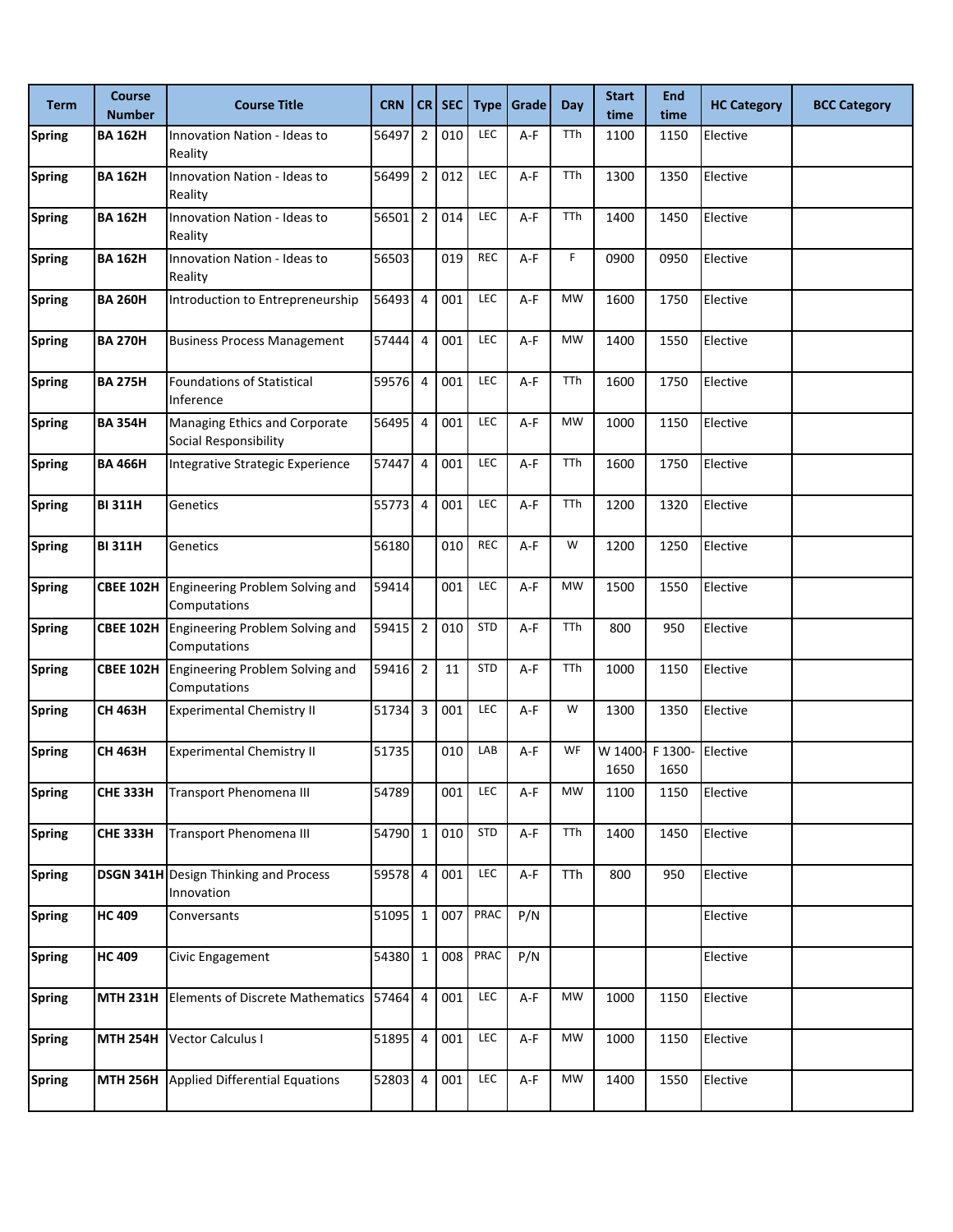| <b>Term</b> | <b>Course</b><br><b>Number</b> | <b>Course Title</b>                            |       |       |     | CRN CR SEC Type Grade Day |           | <b>Start</b><br>time | <b>End</b><br>time | <b>HC Category</b> | <b>BCC Category</b> |
|-------------|--------------------------------|------------------------------------------------|-------|-------|-----|---------------------------|-----------|----------------------|--------------------|--------------------|---------------------|
| Spring      |                                | <b>MTH 264H</b> Introduction to Matrix Algebra | 58296 | 2 001 | LEC | $A-F$                     | <b>MW</b> | 1200                 | 1350               | <b>IElective</b>   |                     |
| Spring      |                                | <b>MTH 265H</b> Introduction to Series         | 58298 | 2 001 | LEC | $A-F$                     | <b>MW</b> | 1200                 | 1350               | <b>IElective</b>   |                     |